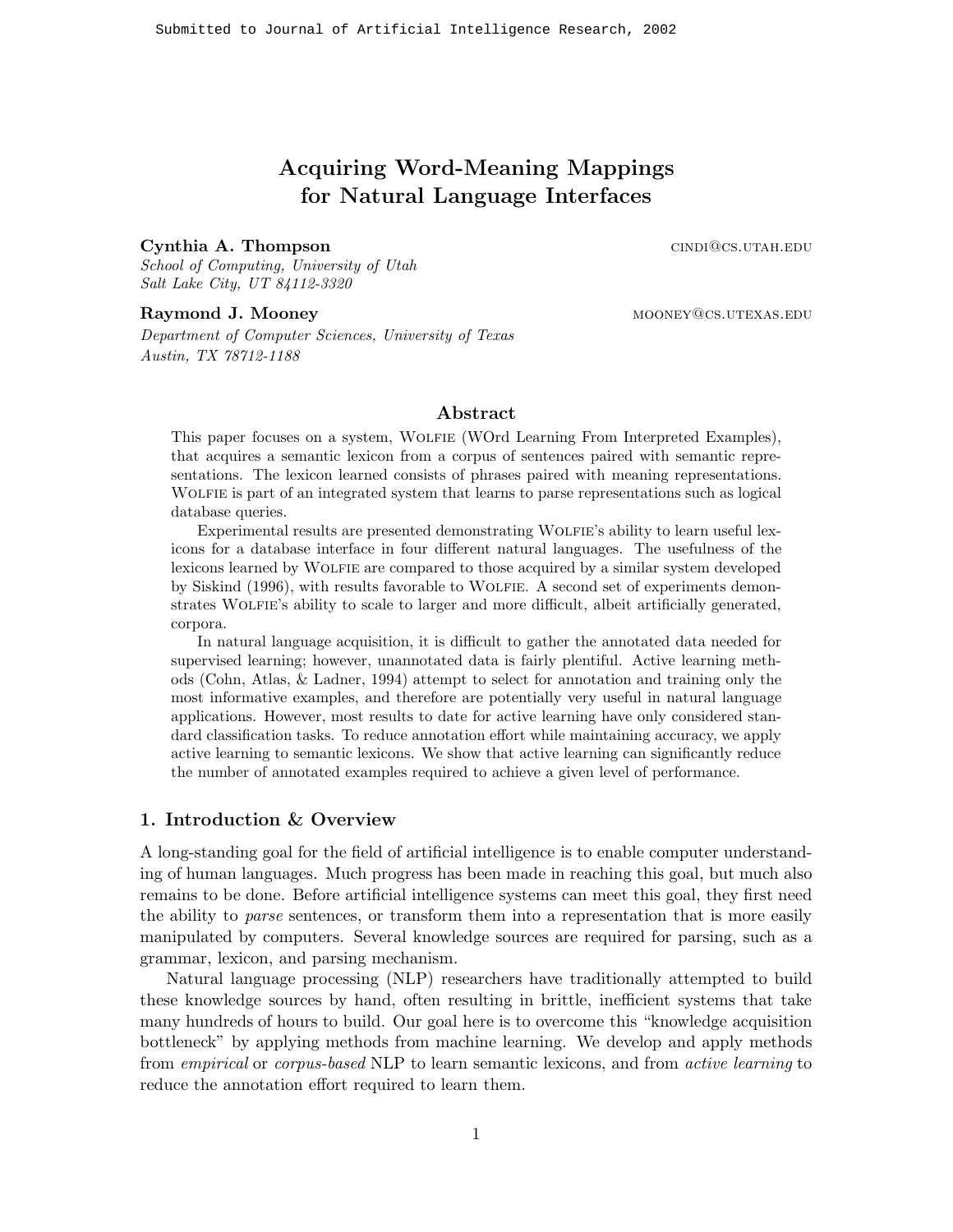The semantic lexicon, or the mapping from words to meanings, is one NLP component that is typically challenging and time consuming to construct and update by hand. This paper describes a system, Wolfie (WOrd Learning From Interpreted Examples), that acquires a semantic lexicon of word/meaning pairs from a corpus of sentences paired with semantic representations. The goal is to automate lexicon construction for an integrated NLP system that acquires both semantic lexicons and parsers for natural-language interfaces from a single training set of annotated sentences.

Although a few others (Riloff & Jones, 1999; Siskind, 1996; Hastings, 1996; Brent, 1991) have presented systems for learning information about lexical semantics, the developed system is unique in combining several features. First, it interacts with a system, CHILL (Zelle & Mooney, 1996; Zelle, 1995), that learns to parse sentences into semantic representations. Second, it uses a fairly straightforward batch, greedy learning algorithm that is fast and accurate. Third, it is easily extendible to new representation formalisms. Fourth, it requires no prior knowledge although it can exploit an initial lexicon if provided. Finally, it simplifies the mapping problem by making a *compositionality* assumption that states that the meaning of a sentence is composed from the meanings of the individual words and phrases in that sentence, in addition, perhaps to some "connecting" information specific to the representation at hand. This assumption is similar to the linking rules of Jackendoff (1990), and has been used in previous work on grammar and language acquisition (e.g., Haas and Jayaraman (1997), Siskind (1996)).

We test WOLFIE's ability to acquire a semantic lexicon for a natural language interface to a geographical database using a corpus of queries collected from human subjects and annotated with their logical form. In this test, WOLFIE is integrated with CHILL, which learns parsers but requires a semantic lexicon (previously built manually). The results demonstrate that the final acquired parser performs nearly as accurately at answering novel questions when using a learned lexicon as when using a hand-built lexicon. WOLFIE is also compared to an alternative lexicon acquisition system developed by Siskind (1996), demonstrating superior performance on this task. Finally, the corpus is translated into Spanish, Japanese, and Turkish, and experiments are conducted demonstrating an ability to learn successful lexicons and parsers for a variety of languages.

A second set of experiments demonstrates Wolfie's ability to scale to larger and more difficult, albeit artificially generated, corpora. Overall, the results demonstrate a robust ability to acquire accurate lexicons directly usable for semantic parsing. With such an integrated system, the task of building a semantic parser for a new domain is simplified. A single representative corpus of sentence/representation pairs allows the acquisition of both a semantic lexicon and parser that generalizes well to novel sentences.

While building an annotated corpus is arguably less work than building an entire NLP system, it is still not a simple task. Redundancies and errors may occur in the training data. A goal should be to also minimize the annotation effort, yet still achieve a reasonable level of generalization performance. In the case of natural language, there is frequently a large amount of unannotated text available. We would like to automatically, but intelligently, choose which of the available sentences to annotate.

We do this here using a technique called *active learning*. Active learning is an emerging research area in machine learning that features systems that automatically select the most informative examples for annotation and training (Cohn et al., 1994). The primary goal of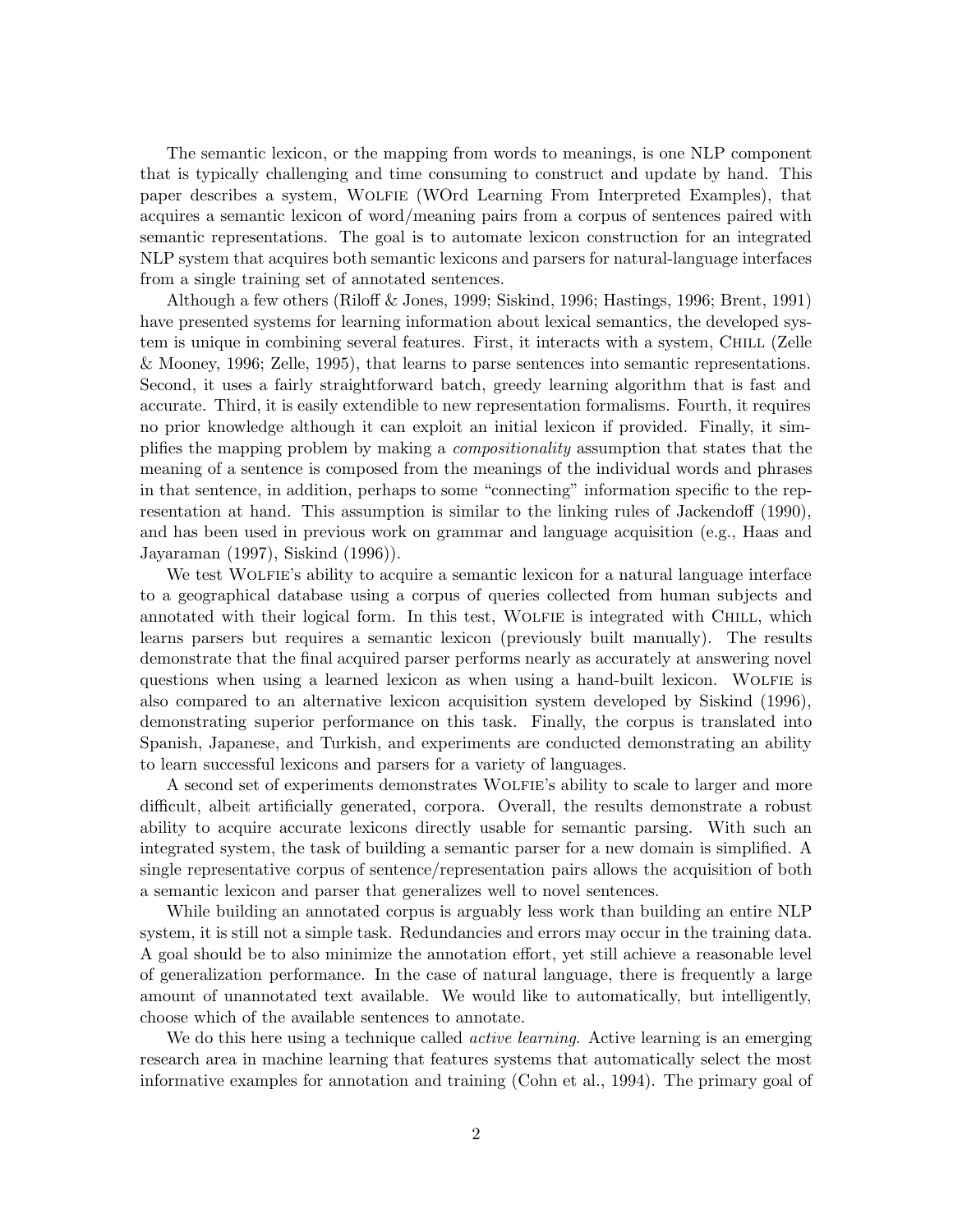active learning is to reduce the number of examples that the system is trained on, thereby reducing the example annotation cost, while maintaining the accuracy of the acquired information. To demonstrate the usefulness of our active learning techniques, we compared the accuracy of parsers and lexicons learned using examples chosen by active learning for lexicon acquisition, to those learned using randomly chosen examples, finding that active learning saved significant annotation cost over training on randomly chosen examples. This savings is demonstrated in the geography query domain.

In summary, this paper demonstrates a machine learning technique for inducing semantic lexicons; and by combining this with previous research, we show that an entire natural language interface can be acquired from one training corpus. Further, we demonstrate the application of active learning techniques to minimize the number of sentences to annotate as training input for the integrated learning system.

The remainder of the paper is organized as follows. Section 2 gives more background information on Chill and introduces Siskind's lexicon acquisition system, which we will compare to Wolfie in Section 5. Sections 3 and 4 formally define the learning problem and describe the WOLFIE algorithm in detail. In Section 5 we present and discuss experiments evaluating Wolfie's performance in learning lexicons in a database query domain and for an artificial corpus. Next, Section 6 describes and evaluates our use of active learning techniques for Wolfie. Sections 7 and 8 discuss related research and future directions, respectively. Finally, Section 9 summarizes our research and results.

# **2. Background**

In this section we give an overview of CHILL, the system we are building on. We also describe Jeff Siskind's lexicon acquisition system.

# **2.1** Chill

The output produced by WOLFIE can be used to assist a larger language acquisition system; in particular, it is currently used as part of the input to a parser acquisition system called Chill (Constructive Heuristics Induction for Language Learning). Chill uses *inductive logic programming* (Muggleton, 1992; Lavrač & Džeroski, 1994) to learn a deterministic shift-reduce parser (Tomita, 1986) written in Prolog. The input to CHILL is a corpus of sentences paired with semantic representations, the same input required by Wolfie. The parser learned is capable of mapping the sentences into their correct representations, as well as generalizing well to novel sentences. In this paper, we limit our discussion to Chill's ability to acquire parsers that map natural-language questions directly into Prolog queries that can be executed to produce an answer (Zelle & Mooney, 1996). Following are two sample queries for a database on U.S. geography, paired with their corresponding Prolog query:

What is the capital of the state with the biggest population?  $answer(C, (capital(S, C), largest(P, (state(S), population(S, P))))).$ 

What state is Texarkana located in?  $answer(S, (state(S), eq(C, cityid(textarkana, )), loc(C, S))).$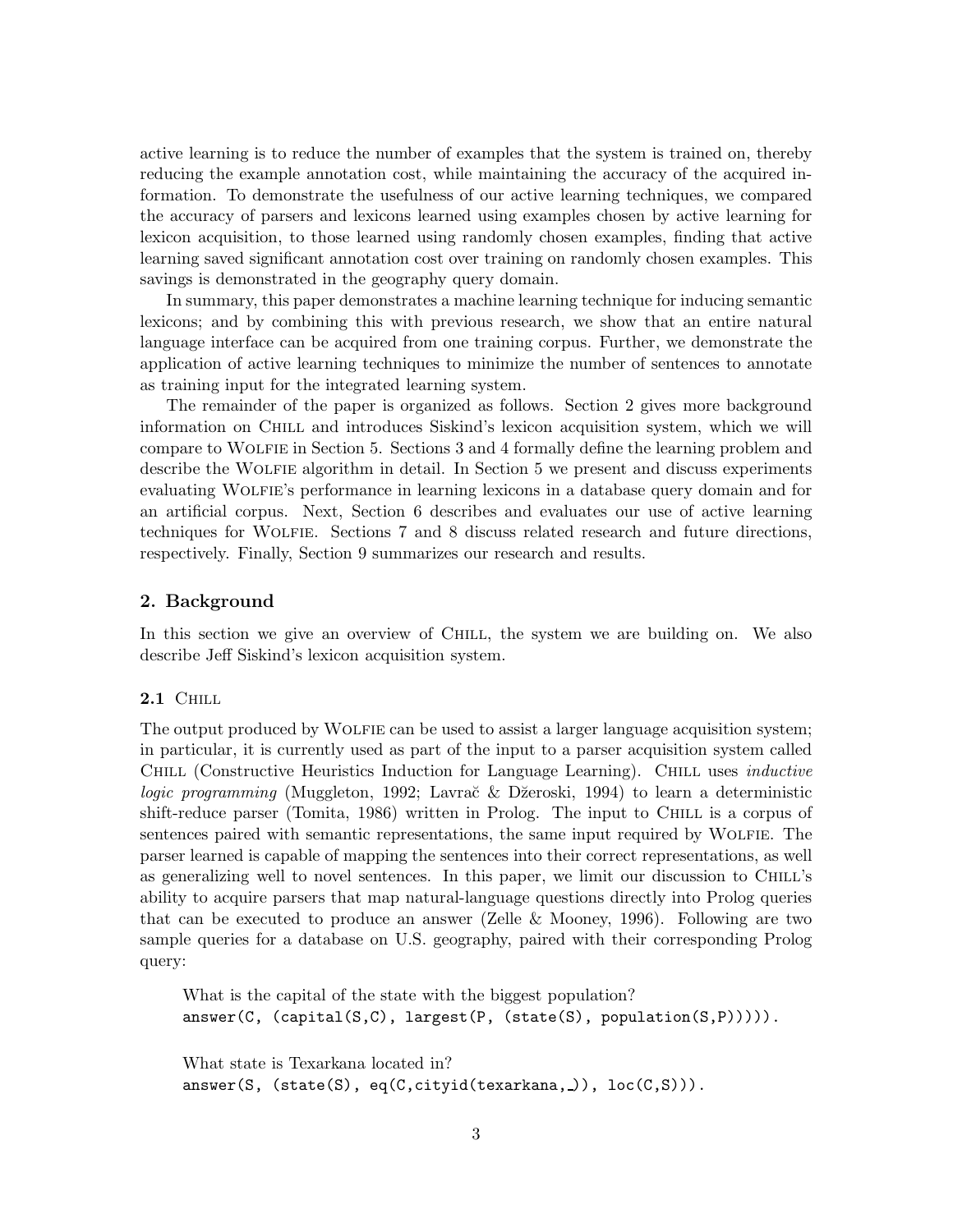**<Sentence, Representation>**



Figure 1: The Integrated System

Chill treats parser induction as the problem of learning rules to control the actions of a shift-reduce parser. During parsing, the current context is maintained in a stack and a buffer containing the remaining input. When parsing is complete, the stack contains the representation of the input sentence. There are three types of operators the parser uses to construct logical queries. One is the introduction onto the stack of a predicate needed in the sentence representation due to a phrase's appearance at the front of the input buffer. These operators require a semantic lexicon as background knowledge. By using Wolfie, the lexicon is provided automatically. For details on this and the other two parsing operators, see Zelle and Mooney (1996). Figure 1 illustrates the complete system.

Chill solves the parser acquisition problem by learning rules to control the step by step actions of an initial, overly-general parsing shell. While the initial training examples are sentence/representation pairs, the examples given to the inductive logic programming component are positive and negative examples of states of the parser in which a particular operator should or should not be applied. These examples are automatically constructed by determining what sequence of operator applications leads to the correct parse. However, the overall learning task for which training data is provided is not a classification task.

# **2.2 Jeff Siskind's Lexicon Learning Research**

The most closely related previous research into automated lexicon acquisition is that of Siskind (1996). As we will be comparing our system to his in Section 5, we describe the main features of his research in this section. His goal is to gain insight into the cognitive processes used by children in learning the lexicon, while we focus on learning a lexicon that will be useful for parsing. The form of the input required by his system is slightly different than for ours, in that he requires the representation of a sentence to be variable free, e.g., "John walked to school." would be represented as go(john, to(school)). His claim is that sentences do not contain unfilled argument positions. While this may be true for declarative sentences, questions may contain unfilled argument positions. As demonstrated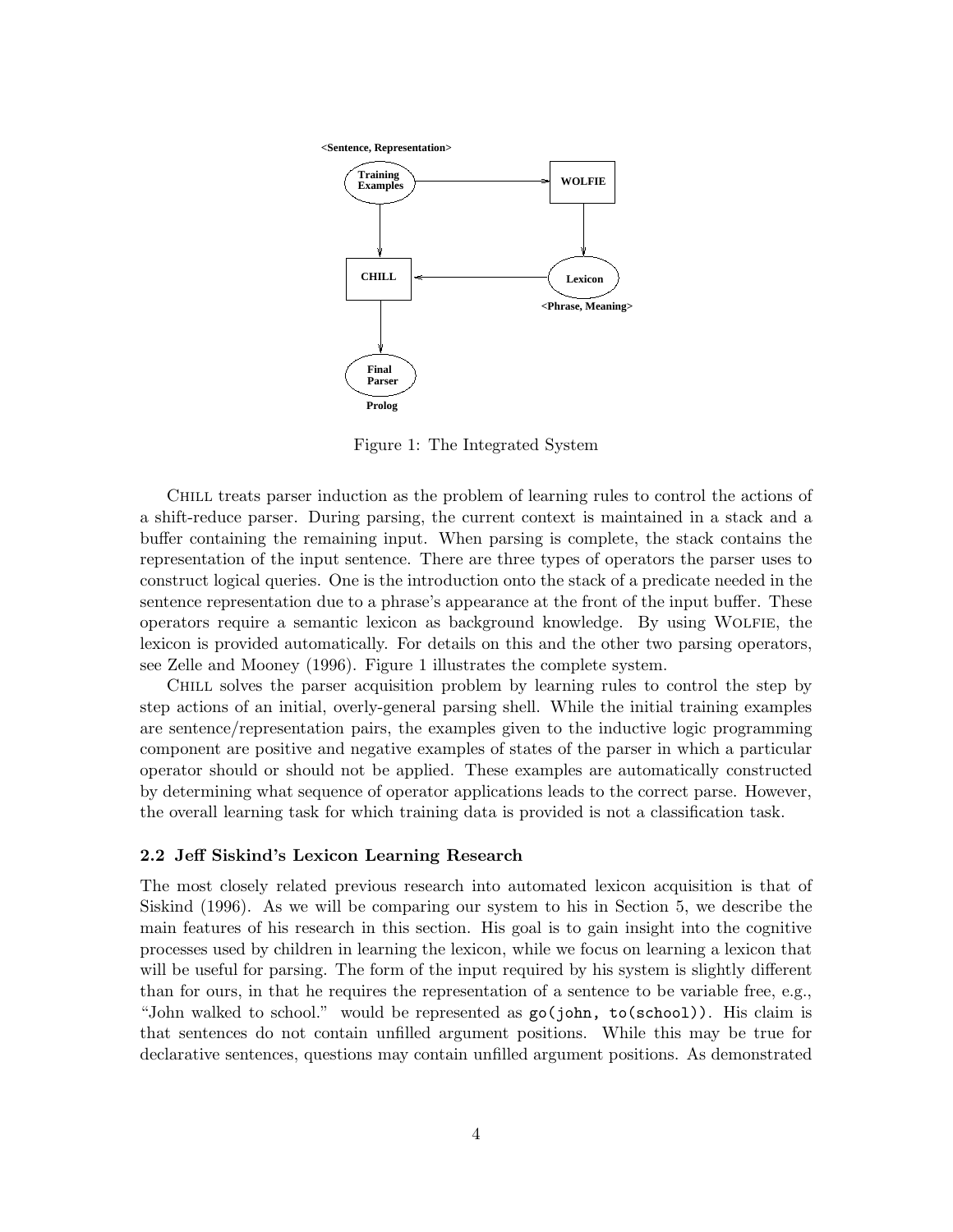```
([capital], capital(\_,\_)), ([state], state()),([biggest], \text{largest}(\_,\_)), ([in], \text{loc}(\_,\_)),([highest, point], high\_point(_,\_)), ([long], len(_,\_)),([through], traverse(_,\_)), ([capital], capital()),
([has], loc(\_,\_)
```
Figure 2: Sample Semantic Lexicon

by the queries in the previous section, we do allow variables in the sentence representations presented to Chill and Wolfie.

His system takes an incremental, version-space approach to acquiring a lexicon. Learning proceeds in two stages. The first stage learns *which* symbols in the representation are to be used in the final "conceptual expression" that represents the meaning of a word. The second stage learns *how* these symbols are put together to form the final representation. For example, when learning the meaning of the word **raise**, the algorithm may learn the set {CAUSE, GO, UP} during the first stage and put them together to form the expression CAUSE(x, GO(y, UP)) during the second stage.

Siskind (1996) shows the effectiveness of his approach on a series of artificial corpora. While the system handles noise, ambiguity, referential uncertainty, and very large corpora, the usefulness of lexicons learned is only compared to the "correct," artificial lexicon. No demonstration of the system's usefulness in performing real natural language tasks has been performed until now.

# **3. The Lexicon Acquisition Problem**

Although in the end our goal is to acquire an entire natural language interface, we currently divide the task into two parts, the lexicon acquisition component and the parser acquisition component. In this section, we discuss the problem of acquiring semantic lexicons that assist parsing and the acquisition of parsers. The training input consists of natural language sentences paired with their meaning representations. From these pairs we extract a lexicon consisting of phrases paired with their meaning representations. Some training pairs were given in the previous section, and a sample lexicon is shown in Figure 2.

To present the learning problem more formally, some definitions are needed. While in the following we use the terms "string" and "substring," these extend straight-forwardly to natural language sentences and phrases, respectively. We also refer to labeled trees, making the assumption that the semantic meanings of interest can be represented as such. Most common representations can be recast as labeled trees or forests, and our formalism extends easily to the latter.

**Definition:** Let  $\Sigma_V$ ,  $\Sigma_E$  be finite alphabets of vertex labels and edge labels, respectively. Let V be a set of vertices (nodes),  $E \subseteq V \times \Sigma_E \times V$  a set of labeled edges, and l a total function  $l: V \to \Sigma_V$ . l is called a "vertex labeling." The triple  $G = (V, E, l)$  is a *labeled graph*.

**Definition:** A *labeled tree* is a connected, acyclic labeled graph.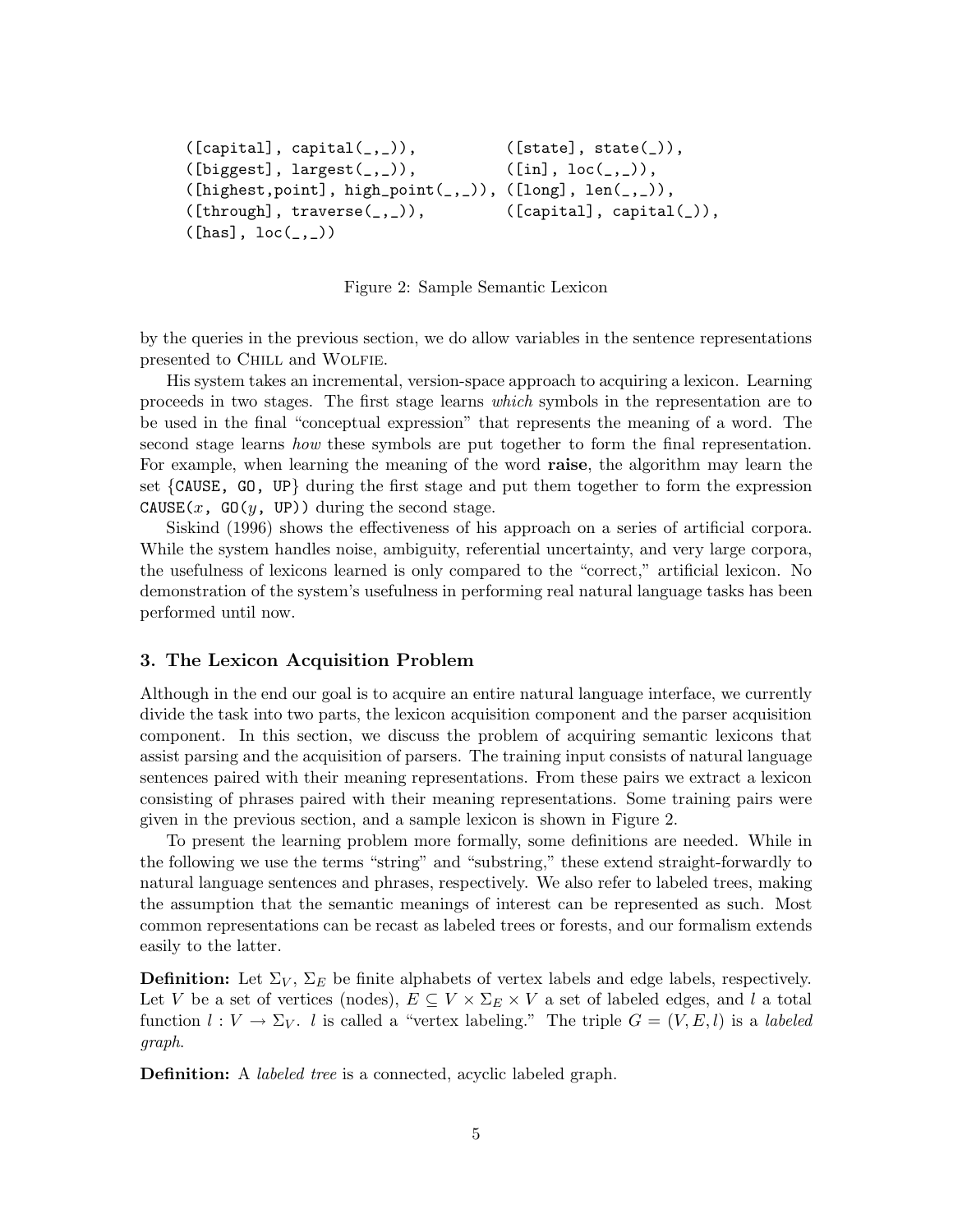String  $s<sub>i</sub>$ : "The girl ate the pasta with the cheese."



 $f_1("girl") = 2$  $f_1("pasta") = 3$  $f_1("the cheese") = 6$  $f_1(''ate'') = 1$ 

Figure 3: Labeled Trees and Interpretations

Figure 3 shows the tree  $t_1$  (with vertices 1-8) on the left, with associated node and edge labels on the right. The function  $l$  is:

 ${(1, \text{ ingest}), (2, \text{ person}), (3, \text{food}), (4, \text{ female}), (5, \text{ child}), (6, \text{food}), (7, \text{past}), (8, \text{food})}$ cheese)}.

 $t_1$  is a semantic representation of the sentence  $s_1$ : "The girl ate the pasta with the cheese." Using a conceptual dependency (Schank, 1975) representation in Prolog list form, the meaning is:

[ingest, agent:[person, sex:female, age:child], patient:[food, type:pasta, accomp:[food,type:cheese]]].

**Definition:** An *interpretation* f from a string s to a labeled, rooted tree t is a oneto-one function mapping a disjoint subset of the substrings of s into nodes(t) such that  $root(t) \in range(f)$ .

The interpretation provides information about what parts of the meaning of a sentence originate from which of its phrases. In Figure 3, we show an interpretation,  $f_1$  of  $s_1$  to  $t_1$ . Note that "with" is not in the domain of  $f_1$ . Because we disallow overlapping substrings in the domain, both "cheese" and "the cheese" could not map to nodes in  $t_1$ .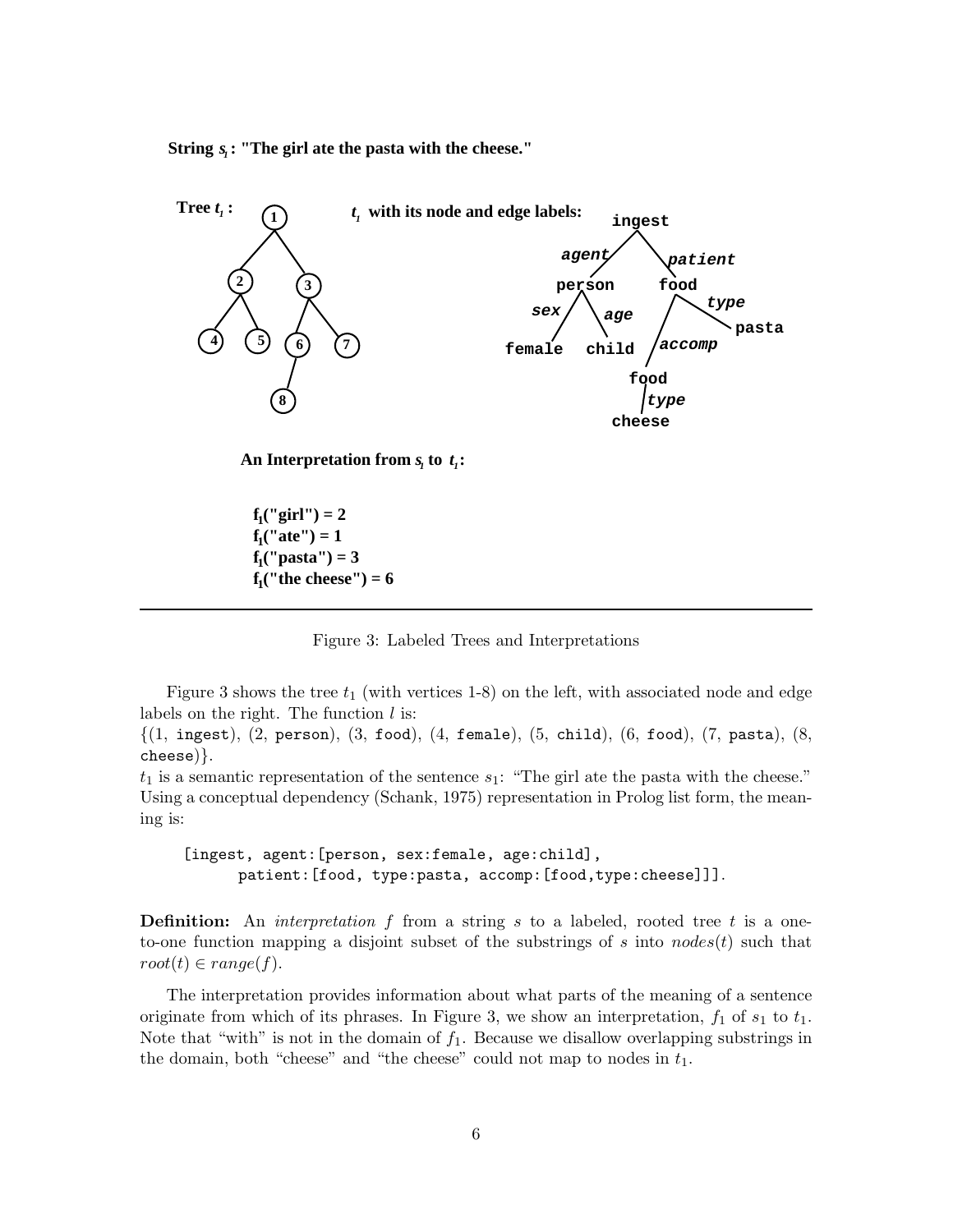

Figure 4: Meanings

**Definition:** Given an interpretation f of string s to tree t, and an element p of  $domain(f)$ , the *meaning* of p relative to s, f, t is the connected subgraph of t whose nodes include  $f(p)$ and all its descendents *except* any other nodes of  $range(f)$  and their descendents. This subgraph is also a tree, and let us assign  $f(p)$  as its root.

Meanings in this sense concern the "lowest level" of phrasal meanings, occurring at the terminal nodes of a semantic grammar, namely the entries in the semantic lexicon. The grammar can then be used to construct the meanings of longer phrases and entire sentences. Figure 4 shows the meanings for each phrase in the domain of the interpretation function shown in Figure 3. We show only the labels on the nodes and arcs for readability.

**Definition:** Given a set of strings  $S = \{s_1, \ldots, s_n\}$ , a set of labeled trees  $T = \{t_1, \ldots, t_n\}$ , and a set of interpretation functions  $F = \{f_1, \ldots, f_n\}$ , where  $f_i$  maps  $s_i$  to  $t_i$ , let the *language*  $\mathcal{L}_S = \{p_1, \ldots, p_k\}$  of S be the union of all substrings<sup>1</sup> in the domain of F. For each  $p_j \in \mathcal{L}_S$ , the *meaning set* of  $p_j$ , denoted  $M_{S,T,F}(p_j)$ , is the set of all meanings of  $p_j$ relative to  $s_i, t_i, f_i$  for  $1 \leq i \leq n$ . We consider two meanings to be the same if they are isomorphic trees taking labels into account.

For example, given sentence  $s_2$ : "The man ate the cheese," with associated labeled tree  $t_2$  pictured in Figure 5, and  $f_2$  defined as:  $f_2$ ("ate") = 1,  $f_2$ ("man") = 2,  $f_2$ ("the cheese") = 3; the meaning set for "the cheese" with respect to  $S = \{s_1, s_2\}, T = \{t_1, t_2\},$  $F = \{f_1, f_2\}$ , is  $\{\text{[food, type: cheese]}\}\$ , just one meaning though  $f_1$  and  $f_2$  map "the cheese" to different nodes in the two trees, because the subgraphs denoting the meaning of "the cheese" for the two functions are isomorphic.

<sup>1.</sup> We consider two substrings to be the same string if they contain the same characters in the same order, irrespective of their positions within the larger string in which they occur.

<sup>2.</sup> We omit the subscripts on  $M$  when the sets  $S, T$ , and  $F$  that the meanings are relative to are obvious from context.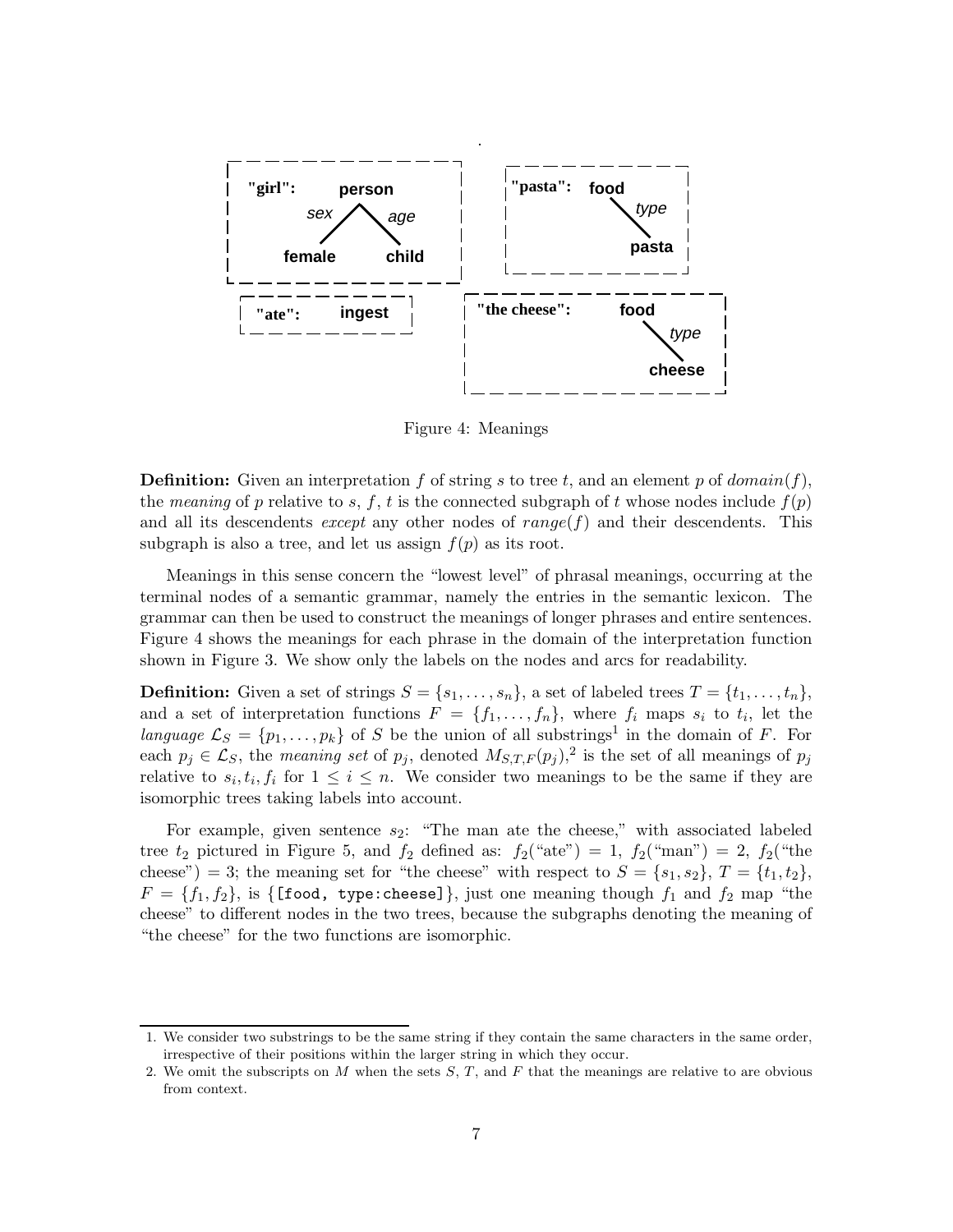String  $s_2$ : "The man ate the cheese."



Figure 5: A Second Tree

**Definition:** Given a set of strings  $S = \{s_1, \ldots, s_n\}$ , a set of labeled trees  $T = \{t_1, \ldots, t_n\}$ , and a set of interpretation functions  $F = \{f_1, \ldots, f_n\}$ , the *covering lexicon* expressed by S,  $T$ ,  $F$  is

$$
\{(p,m):p\in\mathcal{L}_S, m\in M(p)\}.
$$

The covering lexicon L expressed by  $S = \{s_1, s_2\}$ ,  $T = \{t_1, t_2\}$ , and  $F = \{f_1, f_2\}$  is:

```
{ ("girl", [person, sex:female, age:child]),
("man", [person, sex:male, age:adult]), ("ate", [ingest]),
("pasta", [food,type:pasta]), ("the cheese", [food,type:cheese]) }.
```
The idea of a covering lexicon is that it should be sufficient to reconstruct the labeled *nodes* of the trees. Arc labels may or may not be included, since the idea is that some of them are due to syntax, which the parser will provide. The hope is that semantic arc links will be included in the lexicons learned. Because we only include in the covering lexicon phrases (substrings) that are in the domains of the  $f_i$ 's, words with the empty tree as meaning are not included in the covering lexicon. Note also that we will in general use "phrase" to mean substrings of sentences, whether they consist of one word, or more than one.

Finally, we are ready to define the learning problem at hand.

#### **The Lexicon Acquisition Problem:**

**Given:** a set of strings  $S = \{s_1, \ldots, s_n\}$  and a set of labeled trees  $T = \{t_1, \ldots, t_n\}$ , **Find:** a set of interpretation functions,  $F = \{f_1, \ldots, f_n\}$ , such that the cardinality of the covering lexicon expressed by  $S, T, F$  is minimized. If such a set is found, we say we have found a *minimal* set of interpretations (or a *minimal covering lexicon*). □

Less formally, a learner is presented with a set of sentences  $(S)$  paired with their meanings  $(T)$ ; the goal of learning is to find the smallest lexicon consistent with this data. This lexicon is the paired listing of all phrases in  $domain(F)$  (where F is the set of interpretation functions found) with each of the elements in their meaning sets. The motivation for finding a lexicon of minimal size is the usual bias towards simplicity of representation and generalization beyond the training data. While this definition allows for phrases of any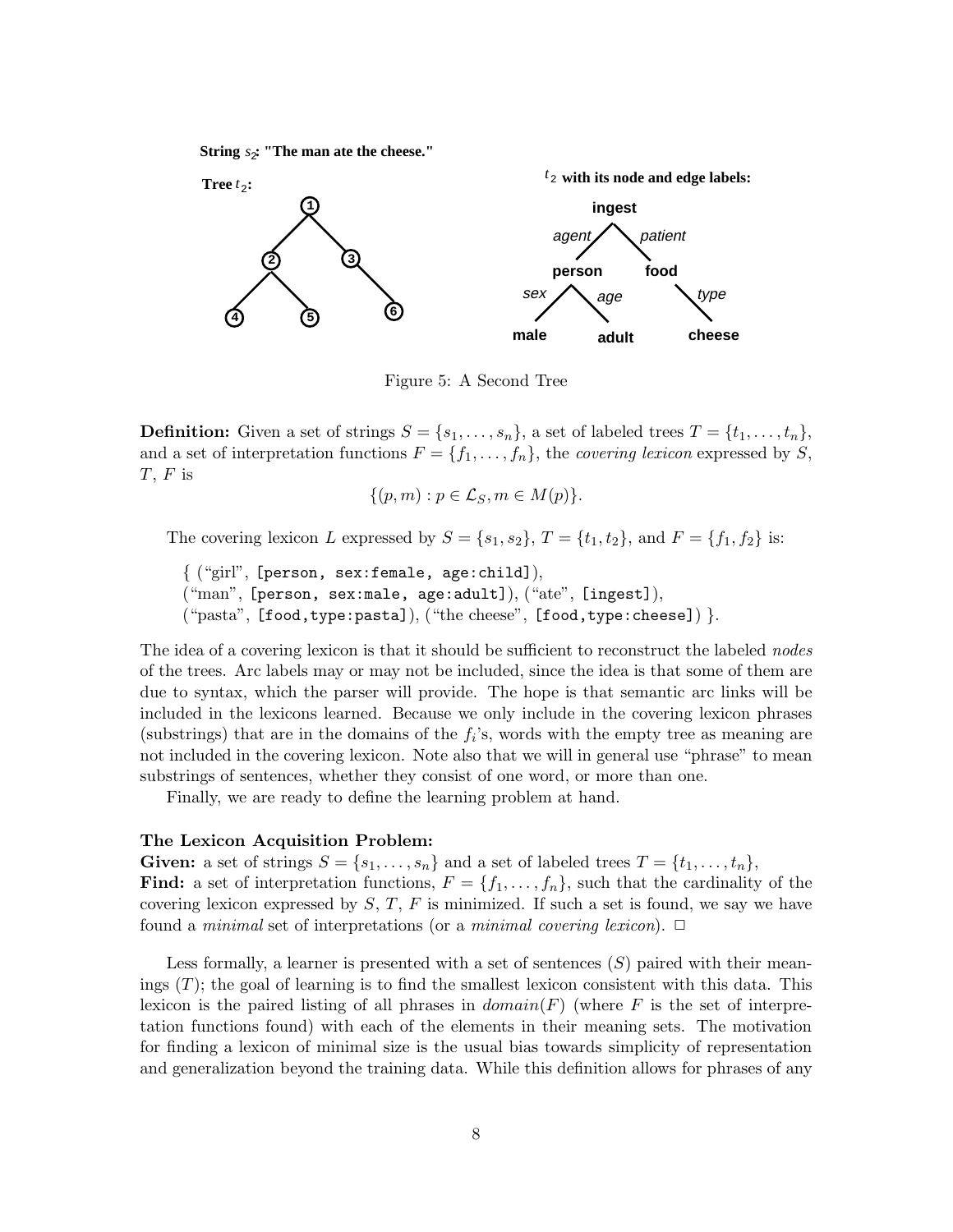length, we will usually want to limit the length of phrases to be considered for inclusion in the domain of the interpretation functions, for efficiency purposes.

Note that the covering lexicon given with the previous example is not a *minimal* covering lexicon. For the two sentences given, we could find minimal, though rather degenerate, lexicons such as:

{ ("girl", [[ingest, agent:[person, sex:female, age:child], patient:[food, type:pasta, accomp:[food,type:cheese]]]]), ("man", [ingest, agent:[person, sex:male, age:adult], patient:[food,type:cheese]]) }

This type of lexicon becomes less likely as the size of the corpus grows.

This definition of the lexicon acquisition problem differs from that given by other authors, including Riloff and Jones (1999), Siskind (1996), Manning (1993), Brent (1991) and others. For example, Riloff and Jones (1999) define semantic lexicons as a grouping of words into semantic categories. Manning (1993) and Brent (1991) describe work on learning selectional restrictions. Our definition focuses on deriving a word's meaning from representations of the sentences in which it appears.

Our definition of the problem makes some assumptions about the training input. First, by making  $f$  a function instead of a relation, the definition assumes that the meaning for each phrase in a sentence appears once in the representation of that sentence, the *single-use* assumption. Second, by making f one-to-one, it assumes *exclusivity*, that each node in a sentence's representation is due to only one phrase in the sentence. Third, it assumes that a phrase's meaning is a connected subgraph of a sentence's representation, not a more distributed representation, the *connectedness* assumption. While the first assumption may not hold for some representation languages, it does not present a problem in the domains we have considered. The second and third assumptions are perhaps less problematic with respect to general language use.

Our definition also assumes *compositionality*: that the meaning of a sentence is derived from the meanings of the phrases it contains, but is not derived from external sources such as noise. In other words, all the nodes of a sentence's representation are included within the meaning of some word or phrase in that sentence. Since we allow multi-word phrases in the lexicon (e.g., ([**kick the bucket**], die( ))), this assumption seems fairly unproblematic. In addition, future versions could allow a loosening of this restriction to allow for information about the context of surrounding sentences or of the situation to be included in the meaning of a sentence, and for noisy input.

This definition also allows training input in which:

- 1. Words and phrases have multiple meanings. That is, ambiguity (polysemy) can occur in the lexicon.
- 2. Several phrases map to the same meaning. That is, synonymy may occur in the lexicon.
- 3. Some words in a sentence do not map to any meanings, leaving them unused in the assignment of words to meanings.<sup>3</sup>

<sup>3.</sup> These words may, however, serve as cues to a parser on how to assemble sentence meanings from word meanings.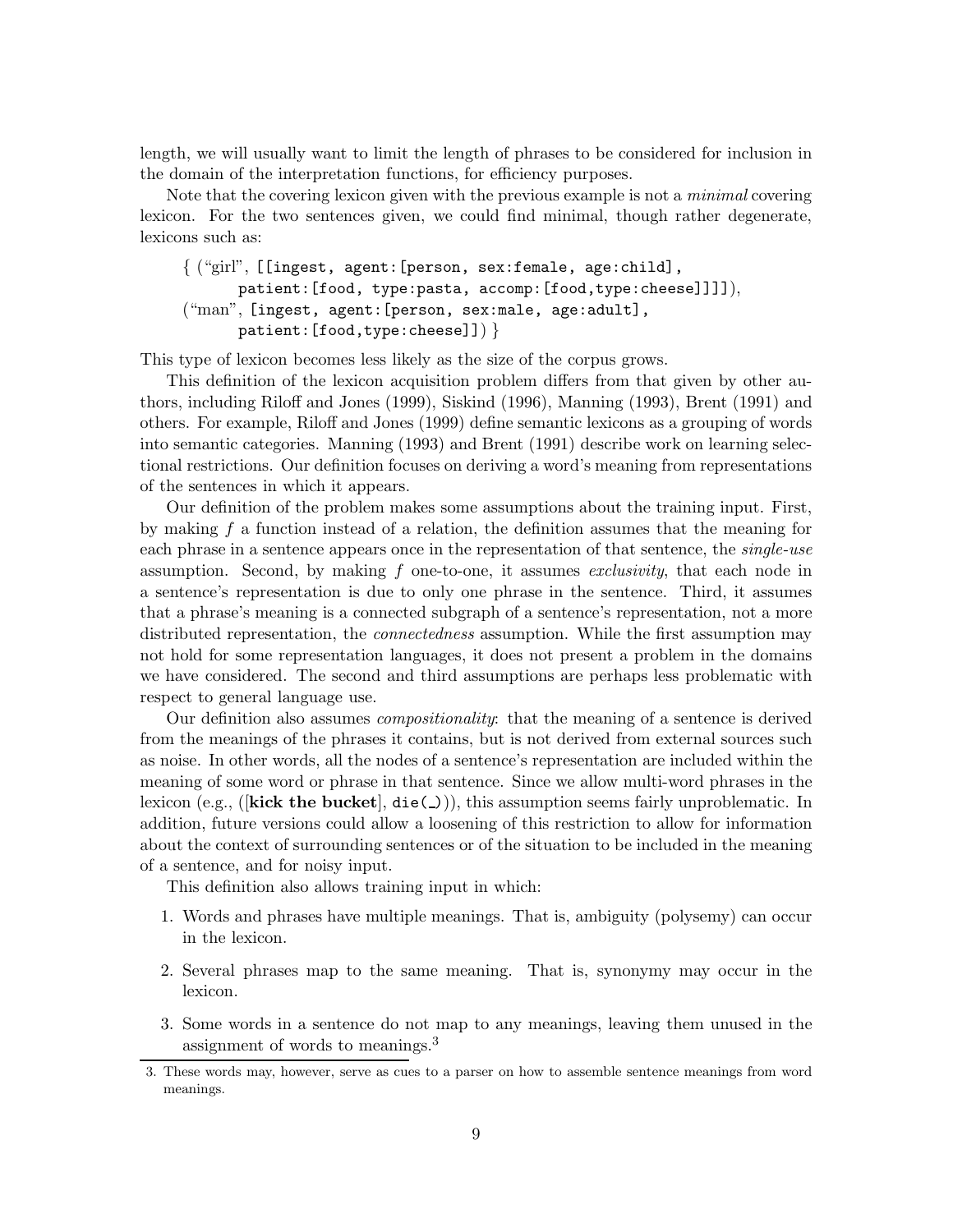4. Phrases of contiguous words map to part of a sentence's meaning representation.

Of particular note is lexical ambiguity (1 above). Note that we could have also derived an ambiguous lexicon such as:

```
{ ("girl", [person, sex:female, age:child]), ("ate", [ingest]),
("ate", [ingest, agent:[person,sex:male,age:adult]]),
("pasta", [food,type:pasta]), ("the cheese", [food,type:cheese]) }.
```
from our sample corpus. In this lexicon, "ate" is an ambiguous word. The earlier example minimizes ambiguity resulting in an alternative, more intuitively pleasing lexicon. We will exploit a bias of minimal ambiguity in our learning algorithm.

Also note that our definition could extend to training input in which sentences themselves are ambiguous (paired with more than one meaning). Since we specified  $S$  as a set, not a bag, the current definition does not allow duplicates. However, this is easily accommodated and allows ambiguous syntax as well as ambiguous semantics. In fact, the training data that we consider in Section 5 does have some ambiguous sentences.

Our definition of the lexicon acquisition problem does not fit cleanly into the traditional definition of learning for classification. Each training example contains a sentence and its semantic parse, and we are trying to extract semantic information about some of the phrases in that sentence. So each example potentially contains information about multiple target concepts (phrases), and we are trying to pick out the relevant "features," or nodes of the representation, corresponding to the correct meaning of each phrase. Of course, our assumptions of single-use, exclusivity, connectedness, and compositionality impose additional constraints. In addition to this "multiple examples in one" learning scenario, we do not have access to negative examples, nor can we derive any implicit negatives, because of the possibility of ambiguous and synonymous phrases.

In some ways the problem is related to clustering, which is also capable of learning multiple, potentially non-disjoint categories. However, it is not clear how a clustering system could be made to learn the phrase/meaning mappings needed for parsing. Finally, current systems that learn multiple concepts commonly use examples for other concepts as negative examples of the concept currently being learned. The implicit assumption made by doing this is that concepts are disjoint, an unwarranted assumption in the presence of synonymy.

# **4. The** Wolfie **Algorithm and an Example**

# **4.1 Solving the Lexicon Acquisition Problem**

A first attempt to solve the Lexicon Acquisition Problem might be to examine all interpretation functions across the corpus, then choose the one(s) with minimal lexicon size. The number of possible interpretation functions for a given input pair is dependent on both the size of the sentence and its representation. In a sentence with w words, there are  $\Theta(w^2)$ possible phrases, not a particular challenge. However, the number of possible interpretation functions grows extremely quickly with the size of the input. For a sentence with  $p$  phrases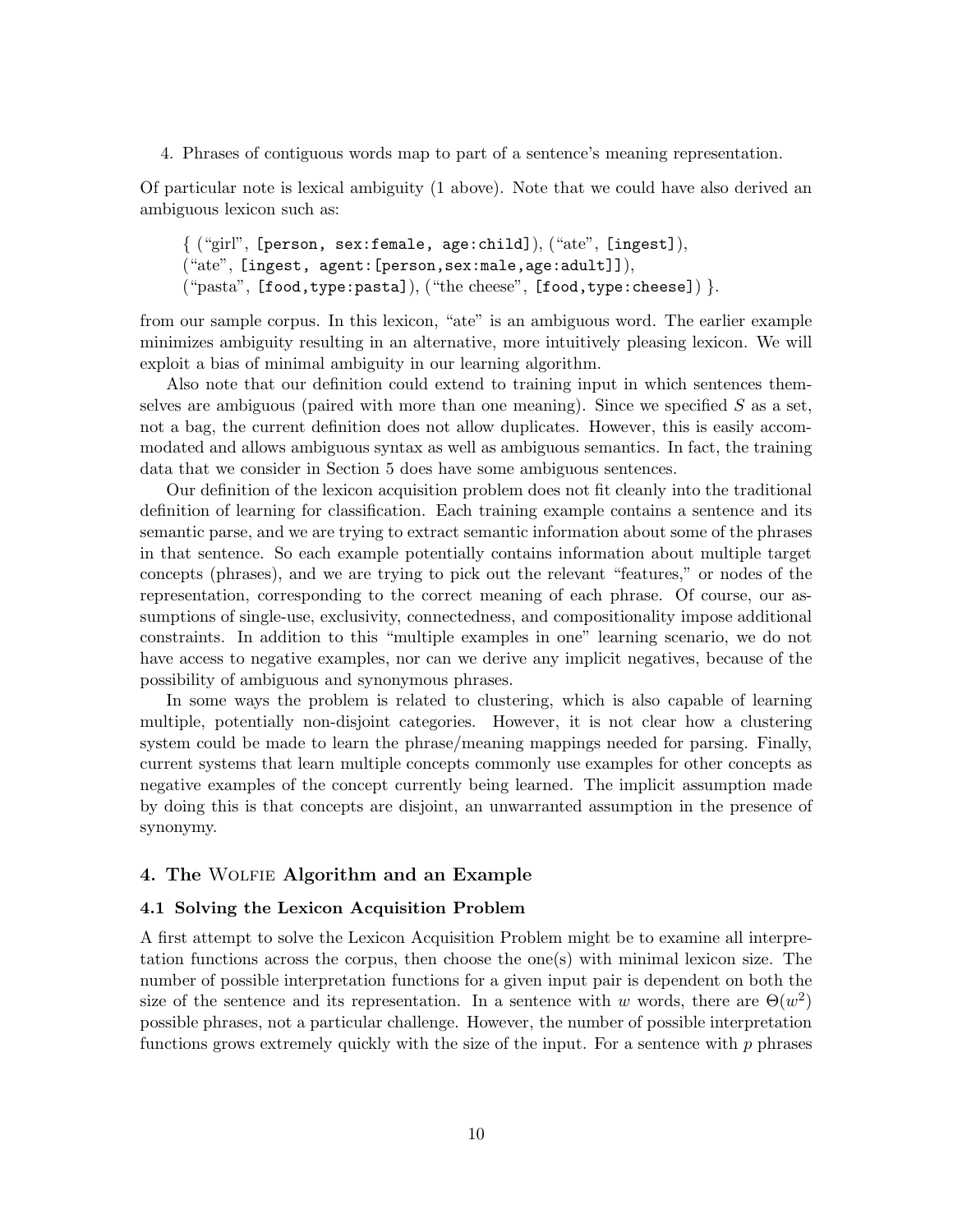and an associated tree with  $n$  nodes, the number of possible interpretation functions is:

$$
c!(n-1)!\sum_{i=1}^{c} \frac{1}{(i-1)!(n-i)!(c-i)!}.
$$

where c is  $min(p, n)$ . When  $n = p$ , the largest term of this equation is  $c! = p!$ , which grows at least exponentially with  $p$ , so in general the number of interpretation functions is too large to allow enumeration. Therefore, finding a lexicon by examining all interpretations across the corpus, then choosing the one $(s)$  with minimal cardinality, is clearly not tractable.

Instead of finding all interpretations, one could find a set of candidate meanings for each phrase, from which the final meaning(s) for that phrase could be chosen in a way that minimizes lexicon size. One way to find candidate meanings is to *fracture* (Siskind, 1992) the meanings of sentences in which a phrase appears, which in our formalism corresponds to finding all possible connected subgraphs of the meaning. Fracturing would also lead to an exponential blowup in the number of candidate meanings for a phrase: A lower bound on the number of connected subgraphs for a full binary tree with  $n$  nodes is obtained by noting that any subset of the  $(n+1)/2$  leaves may be deleted and still maintain connectivity of the remaining tree. Thus, counting all of the ways that leaves can be deleted gives us a lower bound of  $2^{(n+1)/2}$  fractures.<sup>4</sup> While in practice we have not encountered very large trees, this could limit the scalability of an approach that uses fractures.

Another option is to force CHILL to essentially induce a lexicon on its own. In this model, we would provide to Chill an ambiguous lexicon in which each phrase is paired with every fracture of every sentence in which it appears. CHILL would then have to decide which set of fractures leads to the correct parse for each training sentence, and would only include those in a final learned parser-lexicon combination. Thus the search would become exponential. Furthermore, even with small representations, it would likely lead to a system with poor generalization ability.

Another difficulty with fracturing is that though it may generate candidate lexicon entries, the lexicon is no longer guaranteed to be a *covering* lexicon as defined previously. For example, Figure 6 shows an example of a sentence/representation pair and two lexicons, one that does cover the pair and one that does not. Either of these lexicons might be generated by a scheme that uses fracturing alone.

If we could efficiently find some good candidates, a standard induction algorithm could then attempt to use them as a source of training examples for each phrase. However, any attempt to use the list of candidate meanings of one phrase as negative examples for another phrase would be flawed. The learner could not know in advance which phrases are possibly synonymous, and thus which phrase lists to use as negative examples of other phrase meanings. Also, many representation components would be present in the lists of more than one phrase. This is a source of conflicting evidence for a learner, even without the presence of synonymy. Since only positive examples are available, one might think of using most specific conjunctive learning, or finding the intersection of all the representations for each phrase, as proposed by Anderson (1977). However, the meanings of a polysemous phrase are disjunctive, and this intersection would be empty.

<sup>4.</sup> Thanks to net-citizen Dan Hirshberg for help with this analysis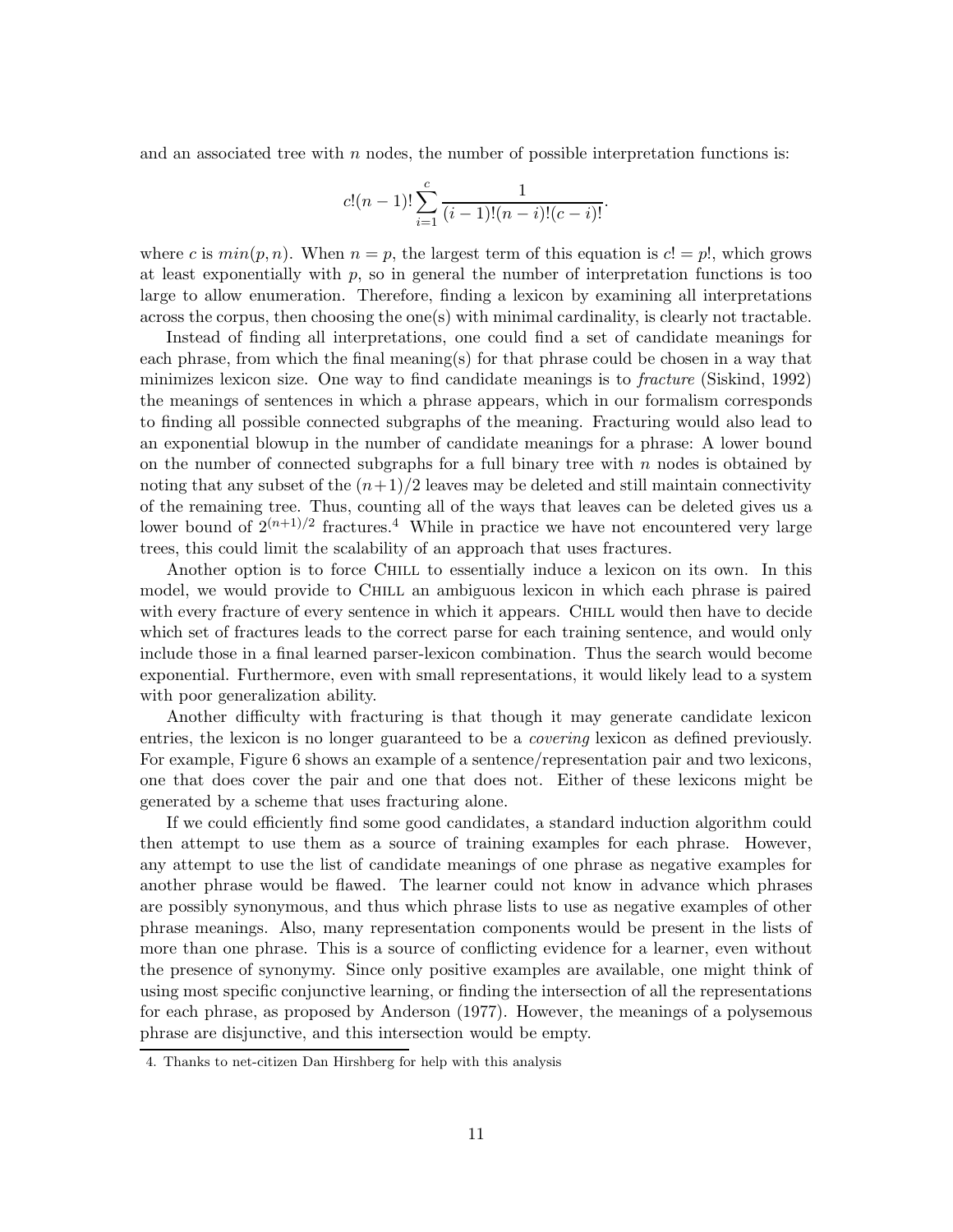

Figure 6: Covering Example

#### **4.2 Our solution:** Wolfie

The above analysis leads us to believe that the Lexicon Acquisition Problem is computationally intractable. Therefore, we can not perform an efficient search for the best lexicon. Nor can we use a standard induction algorithm. Instead, our approach is to generate a set of candidate lexicon entries, from which the final learned lexicon is derived by greedily choosing the "best" lexicon item at each point, in the hopes of finding a final (minimal) covering lexicon. Our method "carve outs" one subgraph at a time from a sentence's representation and assigns it to the meaning of a phrase in that sentence. We do not actually learn interpretation functions, so do not guarantee that we will find a covering lexicon. Even if we were to search for interpretation functions, using a greedy search would also not guarantee covering the input, and of course it also does not guarantee that a minimal lexicon is found. However, we will later present experimental results demonstrating that our greedy approach performs well.

The WOLFIE algorithm, outlined in Figure 7, is an implemented attempt to find an approximate solution to the Lexicon Acquisition Problem. The algorithm's first step is to derive an initial set of candidate meanings for each phrase.<sup>5</sup> The second step is to choose final lexicon entries from this candidate set, one at a time, updating the candidate set as we do so, taking into account our assumptions of single-use, connectedness, and exclusivity. The basic scheme for choosing entries from the candidate set is to maximize the prediction of meanings given phrases. We attempt to find the "maximally common" meaning for each phrase while still allowing coverage of most of the input.

Let us explain the algorithm in further detail by way of an example, using Spanish instead of English to illustrate the difficulty somewhat more clearly. Consider the following corpus:

- 1. ¿ Cuál es el capital del estado con la población más grande?  $answer(C, (capital(S, C), largest(P, (state(S), population(S, P))))).$
- 2. ¿ Cuál es la punta más alta del estado con la area más grande?  $answer(P, (high-point(S, P), largest(A, (state(S), area(S, A))))).$

<sup>5.</sup> The current implementation is limited to one and two word phrases, but easily extended to longer phrases with a linear increase in complexity.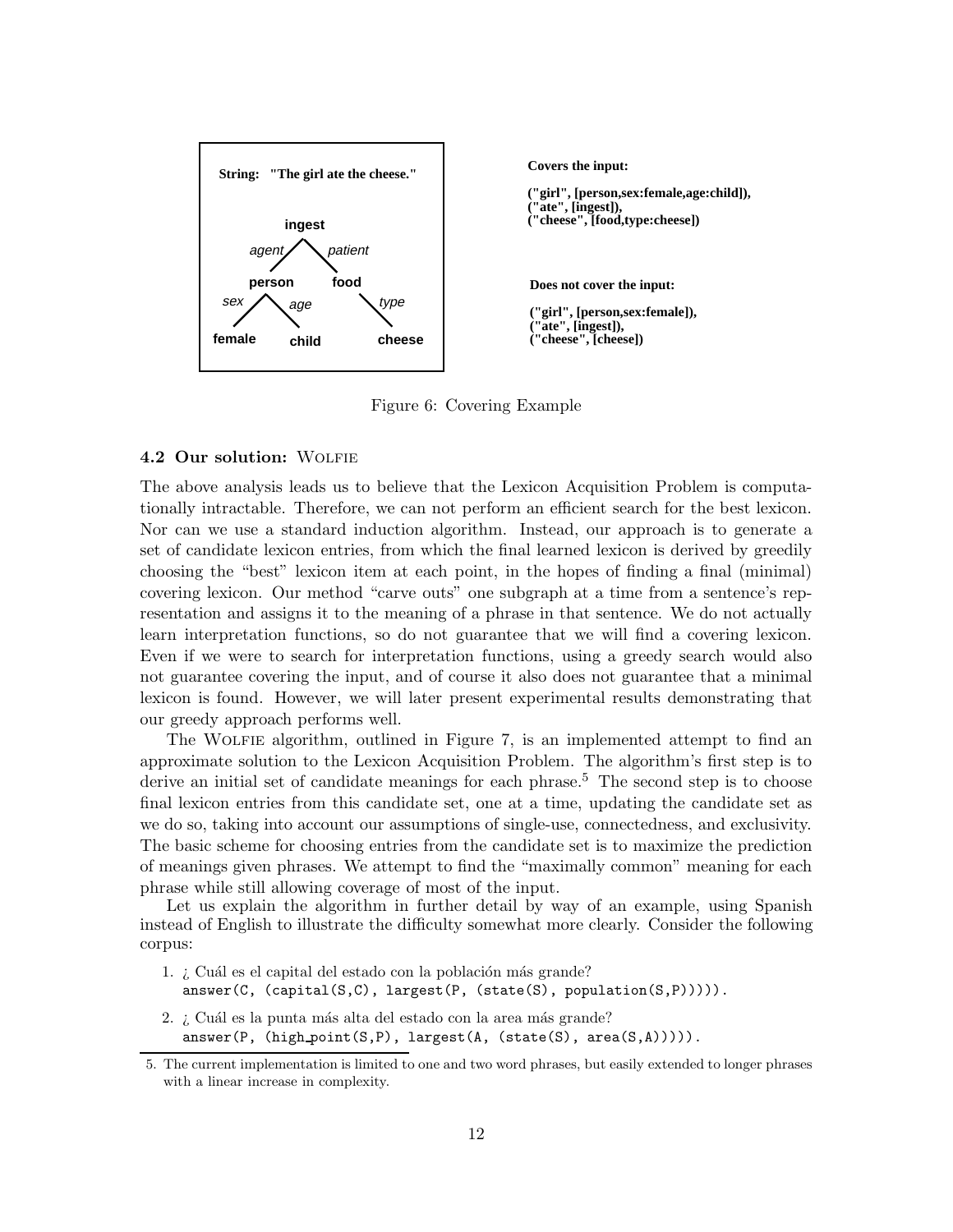For each phrase, p (of at most two words):

- 1.1) Collect the training examples in which p appears
- 1.2) Calculate LICS from (sampled) pairs of these examples' representations
- 1.3) For each l in the LICS, add  $(p, l)$  to the set of candidate lexicon entries
- **Until** the input representations are covered, or no candidate lexicon entries remain do:
	- 2.1) Add the best (phrase, meaning) pair from the candidate entries to the lexicon
- 2.2) Update candidate meanings of phrases in the same sentences as the phrase just learned **Return** the lexicon of learned (phrase, meaning) pairs.

Figure 7: WOLFIE Algorithm Overview

- 3. ¿ En que estado se encuentra Texarkana?  $answer(S, (state(S), eq(C, cityid(textarkana, )), loc(C, S))).$
- 4. ¿ Qué capital es la más grande?  $answer(A, largest(A, capital(A))).$
- 5. *i* Qué es la area de los estados unitos?  $answer(A, (area(C, A), eq(C, countryid(usa))))$ .
- 6. ¿ Cuál es la población de un estado que bordean a Utah?  $answer(P, (population(S, P), state(S), next_to(S, M), eq(M, stateid(utah))))$ .
- 7. ¿ Qué es la punta más alta del estado con la capital Madison?  $answer(C, (high-point(B,C), loc(C,B), state(B)),$ capital(B,A), eq(A,cityid(madison, )))).

Although not required, for simplification, let us assume sentences are stripped of phrases that we know have empty meanings (e.g.,  $[\mathbf{q}\mathbf{u}\hat{\mathbf{e}}]$ ,  $[\mathbf{e}\mathbf{s}]$ ,  $[\mathbf{c}\mathbf{o}\mathbf{n}]$ ,  $[\mathbf{la}]$ ) and that it is known that some phrases refer directly to given database constants (e.g., location names).

Initial candidate meanings for a phrase are produced by computing the common substructures between sampled pairs of representations of sentences that contain it. We do not intersect all pairs for efficiency reasons, but randomly sample a subset, as in Golem (Muggleton & Feng, 1990). We derive common substructure by computing the Largest Isomorphic Connected Subgraphs (LICS) of two labeled trees, taking labels into account in the isomorphism. The Largest Common Subgraph problem is solvable in polynomial time if, as we assume, both inputs are trees (Garey & Johnson, 1979). The exact algorithm is complicated a bit by the variables and conjunction present in the representation above. Therefore, we use LICS with an addition similar to computing the Least General Generalization of first-order clauses (Plotkin, 1970), that is, the most specific clause subsuming two given clauses. Specifically, we find the LICS between two trees and then compute the Least General Generalization of the resulting subexpressions. For example, given the two trees:

```
answer(C, (capital(S, C), largest(P, (state(S), population(S, P))))).answer(P, (high_point(S,P), largest(A, (state(S), area(S,A))))).,
```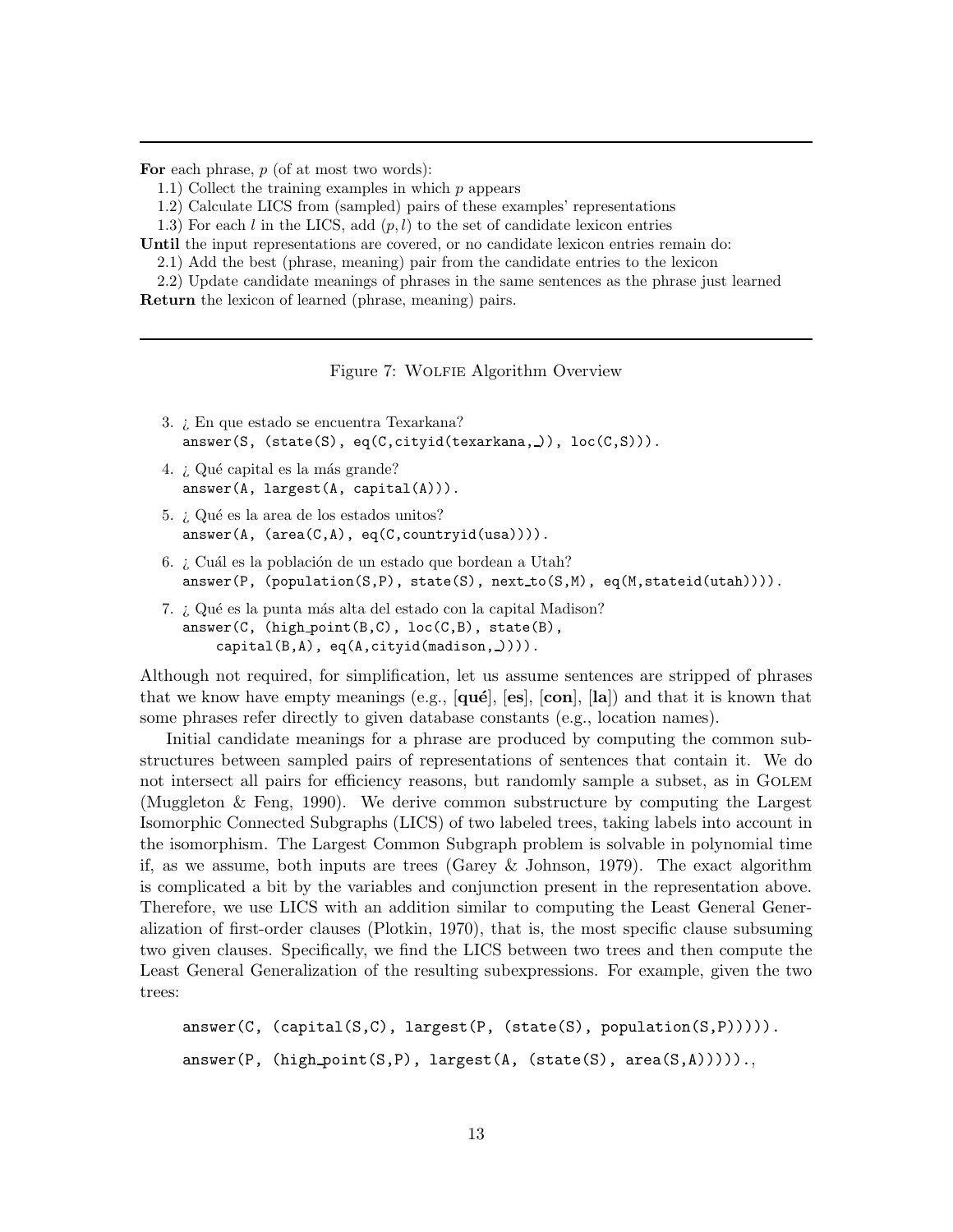the common meaning is  $\mathtt{largest}(\_,\mathtt{state}(\_) )$  . $^6$ 

|  | The sets of initial candidate meanings for some of the phrases in the sample corpus are: |  |  |  |  |  |  |
|--|------------------------------------------------------------------------------------------|--|--|--|--|--|--|
|  |                                                                                          |  |  |  |  |  |  |

| Phrase             | LICS                                  | From Sentences                    |  |  |  |  |
|--------------------|---------------------------------------|-----------------------------------|--|--|--|--|
| [capital]:         | $largest(\_,\_)$                      | 1,4                               |  |  |  |  |
|                    | $capital($ )                          | 1,7                               |  |  |  |  |
|                    | state()                               | 1,7                               |  |  |  |  |
| grande:            | largest(.state() )                    | 1,2                               |  |  |  |  |
|                    | largest(.,)                           | 1,4;2,4                           |  |  |  |  |
| $[{\bf estado}]$ : | largest(.state() )                    | 1,2                               |  |  |  |  |
|                    | state()                               | 1,3; 1,7; 2,3; 2,6; 2,7; 3,6; 6,7 |  |  |  |  |
|                    | (population(S, .), state(S))          | 1.6                               |  |  |  |  |
|                    | $capital(\_,\_)$                      | 1,7                               |  |  |  |  |
|                    | high point $($ , $)$                  | 2,7                               |  |  |  |  |
|                    | $(\text{state}(S), \text{loc}(\_,S))$ | 3,7                               |  |  |  |  |
| punta mas:         | high $point($ , $)$                   | 2,7                               |  |  |  |  |
|                    | state()                               | 2,7                               |  |  |  |  |
| $ encuentra $ :    | $(\text{state}(S), \text{loc}(\_,S))$ | 3                                 |  |  |  |  |

Note that [**estado**] has six candidate meanings, and in some cases two meanings are generated by the same pair of representations of sentences in which words appear. For phrases appearing in only one sentence (e.g., [**encuentra**]), the entire sentence representation is used as an initial candidate meaning. Such candidates are typically generalized in step 2.2 of the algorithm to only the correct portion of the representation before they are added to the lexicon; we will see an example of this below.

After deriving initial candidates, the greedy search begins. The heuristic used to evaluate candidates attempts to help assure that a small lexicon is learned. It is the weighted sum of two components, where  $p$  is the phrase and  $m$  its candidate meaning:

- 1.  $P(m | p) \times P(p | m) \times P(m) = P(p) \times P(m | p)^2$
- 2. The generality of m

The first component is analogous the the cluster evaluation heuristic used by COBWEB (Fisher, 1987), which measures the utility of clusters based on attribute-value pairs and categories, instead of meanings and phrases. The probabilities are estimated from the training data and then updated as learning progresses to account for phrases and meanings already covered. We will see how this updating works as we continue through our example of the algorithm. The goal of this part of the heuristic is to maximize the probability of predicting the correct meaning for a randomly sampled phrase. The equality holds by Bayes Theorem. Looking at the right side,  $P(m | p)^2$  is the expected probability that meaning m is correctly guessed for a given phrase,  $p$ . This assumes a strategy of probability matching, in which a meaning m is chosen for p with probability  $P(m | p)$  and correct with the same probability. The other term,  $P(p)$ , biases the component by how common the phrase is. Interpreting the left side of the equation, the first term biases towards lexicons with low ambiguity, the second towards low synonymy, and the third towards frequent meanings.

<sup>6.</sup> Since Chill initializes the parse stack with the answer predicate, it is first stripped from the input given to WOLFIE.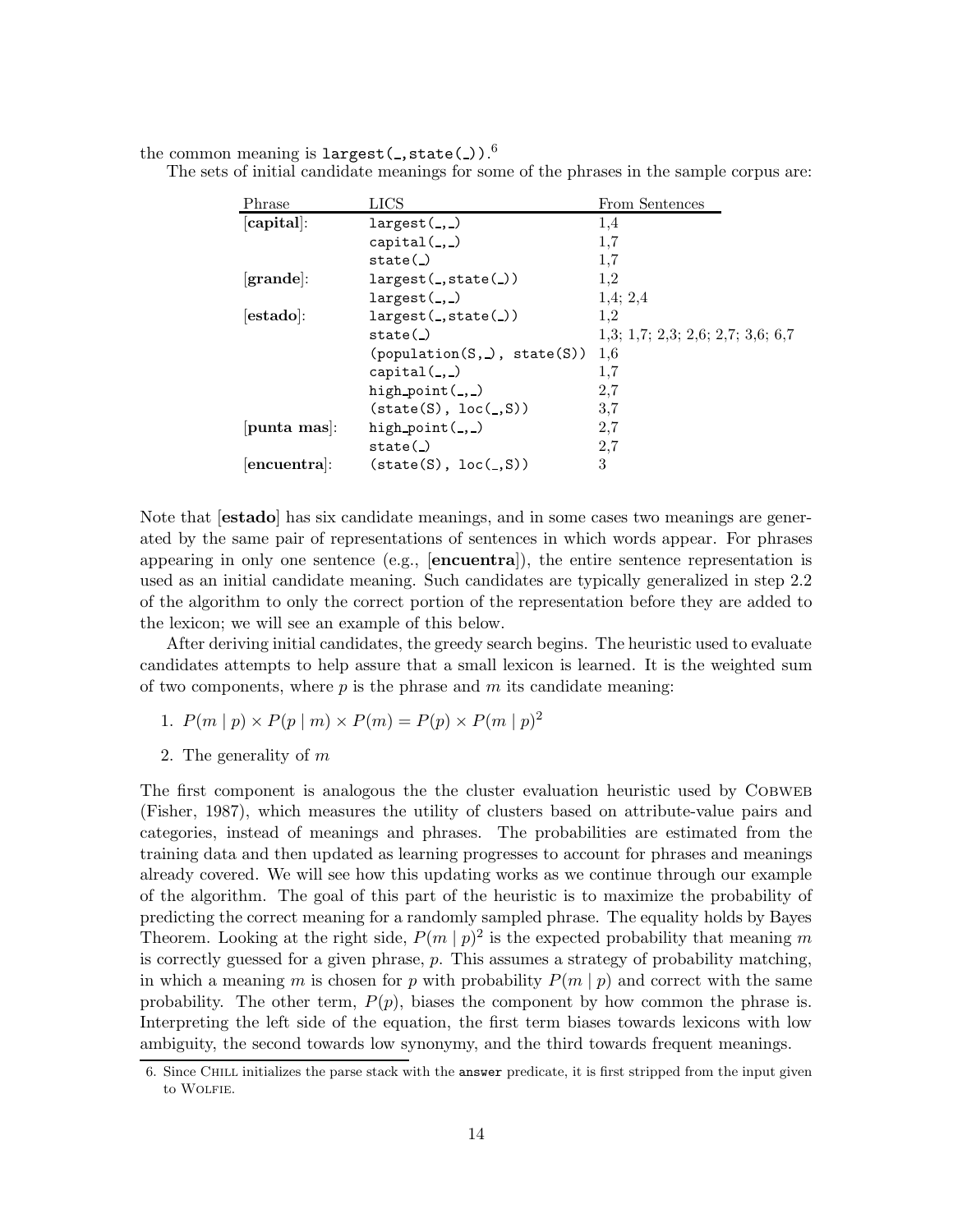The second component of the heuristic, *generality*, is computed as the negation of the number of nodes in the meaning's tree structure, and helps prefer smaller, more general meanings. Learning a meaning with fewer terms helps evenly distribute the labels in a sentence's representation among the meanings of the phrases in that sentence, and thus leads to a lexicon that is more likely to be correct. To see this, we note that some pairs of words tend to frequently co-occur (**grande** and **estado** in our example), and so their joint representation (meaning) is likely to be in the list of candidate meanings for both words. By preferring a more general meaning, we easily ignore these incorrect joint meanings. For example, in the candidate set above, if all else were equal, the generality portion of the heuristic would prefer state( $\Box$ ), with generality value  $-1$ , over largest( $\Box$ , state( $\Box$ ) and (state(S),loc( ,S)), each with generality value -2, as the meaning of **estado**.

In the example below and all experiments, we use a weight of 10 for the first component of the heuristic, and a weight of 1 for the second. The first component has smaller absolute values and is therefore given a higher weight. Results are not overly-sensitive to the weights and automatically setting them using cross-validation on the training set (Kohavi & John, 1995) had little effect on overall performance. To break ties, less ambiguous (those with currently fewer meanings) and shorter phrases are preferred. Below we illustrate the calculation of the heuristic measure for some of the above fourteen pairs, and its value for all. The calculation shows the sum of multiplying 10 by the COBWEB-based component of the heuristic and multiplying 1 by the generality component. The first component is simplified as follows:

$$
P(p) \times P(m | p)^2 = \frac{|p|}{total\_{phrases}} \times \frac{|m \cap p|^2}{|p|^2} = \frac{|m \cap p|^2}{|p|},
$$

where | p | is the number of times phrase p appears in the corpus, and  $\mid m \cap p \mid$  is the number of times that meaning m is paired with phrase p. We can ignore total phrases since the number of phrases in the corpus is the same for each pair, and has no effect on the ranking.

 $([capital], \text{largest}(\_, \_)): 10(2^2/3) + 1(-1) = 12.33,$ ([**capital**], capital(...)): 12.33,  $([capital], state(_, _).): 12.33,$ ([grande], largest(\_,state(\_))):  $10(2^2/3) + 1(-2) = 11.3$ , ([grande], largest(.,.)): 29,  $([{\bf estado}], {\tt largest}(\_,{\tt state}(\_))): 10(2^2/5) + 1(-2) = 6,$  $([{\bf estado}], {\bf state} (\_)): 10(5^2/5) + 1(-1) = 49,$  $([estado], (population(S, \_), state(S))$ : 6, ([estado], capital(,,)): 7, ([**estado**], high point( , )): 7, (**[estado**], (state(S), loc(\_,S))): 6, ([**punta mas**], high point( , )): 19, ([**punta mas**], state(\_)):  $10(2^2/2) + 1(-1) = 19$ ,  $([encuentral], (state(S), loc(., S))): 10(1<sup>2</sup>/1) + 1(-2) = 8.$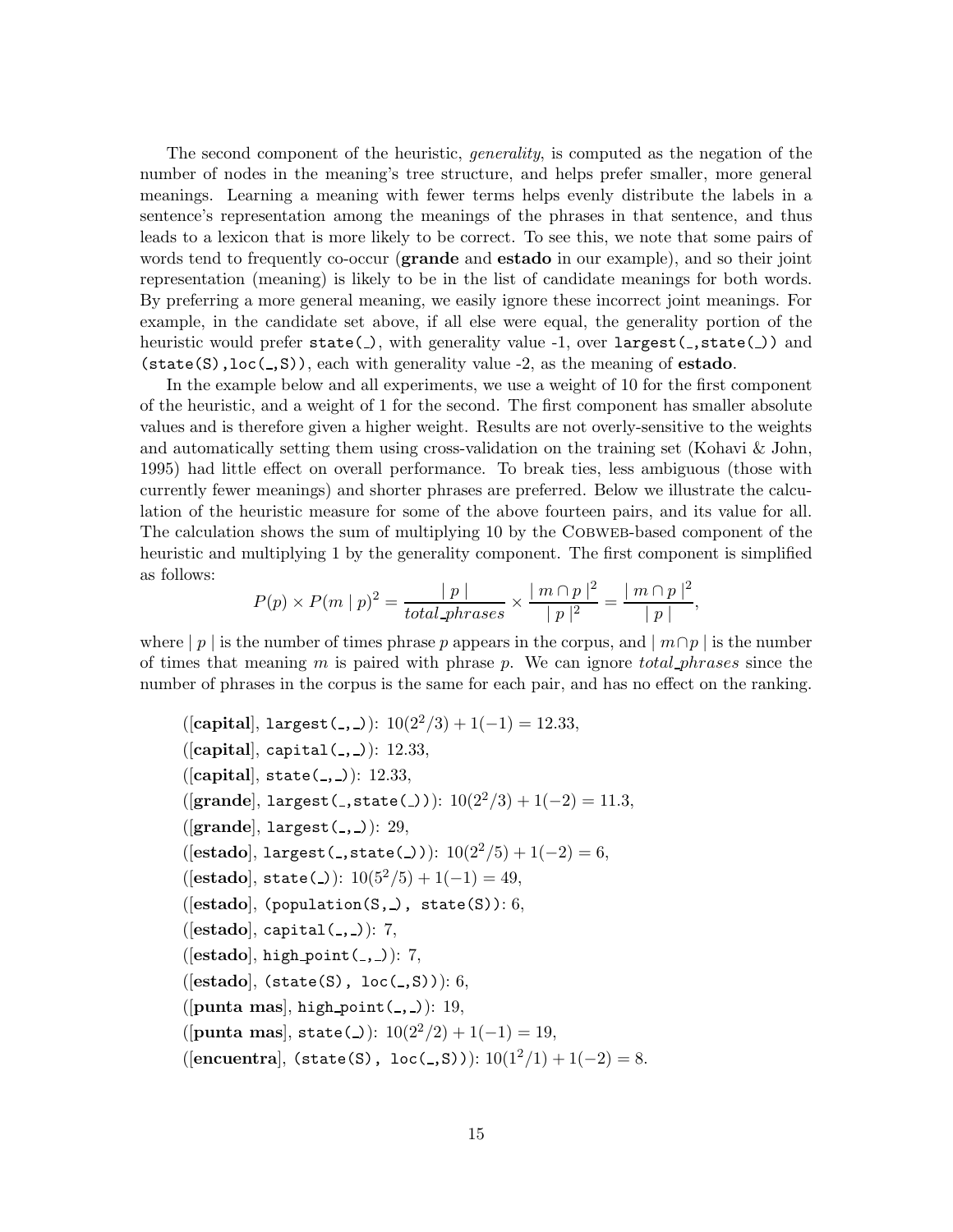The highest scoring pair is ([**estado**], state(\_)), so it is added to the lexicon.

Next is the candidate generalization phase (step 2.2). One of the key ideas of the algorithm is that each (phrase, meaning) choice can constrain the candidate meanings of phrases yet to be learned. Given the assumption that each portion of the representation is due to at most one phrase in the sentence (exclusivity), once part of a representation is covered, no other phrase in the sentence can be paired with that meaning (at least for that sentence). Therefore, in step 2.2 the candidate meanings for words in the same sentences as the word just learned are generalized to exclude the representation just learned. Thus, now that state( $\Box$ ) is covered in sentences 1, 2, 3, 6, and 7, the candidates for several other words in those sentences are generalized. For example, the meaning  $(\text{state}(S), \text{loc}(-,S))$  for [**encuentra**], is generalized to  $\text{loc}(\_$ ,  $\_)$ , with a new heuristic value of  $10(1^2/1)+1(-1) = 9$ . Also, our single use assumption allows us to remove all candidate pairs containing [**estado**] from the pool, since the learned pair covers all occurrences of [**estado**] in that pool.

Note that the pairwise matchings to generate candidate items, together with this updating of the candidate set, enable multiple meanings to be learned for ambiguous phrases. For example, note that **capital** is ambiguous in this data set, though its ambiguity is an artifact of the way that the query language was designed, and one doesn't ordinarily think of it as an ambiguous word. However, this small example illustrates the capability to handle ambiguity.

Subsequently, the greedy search continues until the resulting lexicon covers the training corpus, or until no candidate phrase meanings remain. In rare cases, learning errors occur that leave some portions of representations uncovered. In our example, the following lexicon is learned:

```
([estado], state( )),
([grande], largest( )),
([area], area()),([punta], high-point(., .)),([poblacion], population(1, 1)),([\text{capital}], \text{ capital}(\_,\_)),([encuentra], loc(\_,\_)),([alta], loc(\_,\_)),([border], next_to(1)),([\text{capital}], \text{ capital}(.)).
```
In the next section, we discuss the ability of WOLFIE to learn lexicons that are useful for parsers and parser acquisition.

### **5. Evaluation of WOLFIE**

The following two sections discuss experiments testing WOLFIE's success in learning lexicons for both real and artificial corpora, comparing it in several cases to a previously developed lexicon learning system.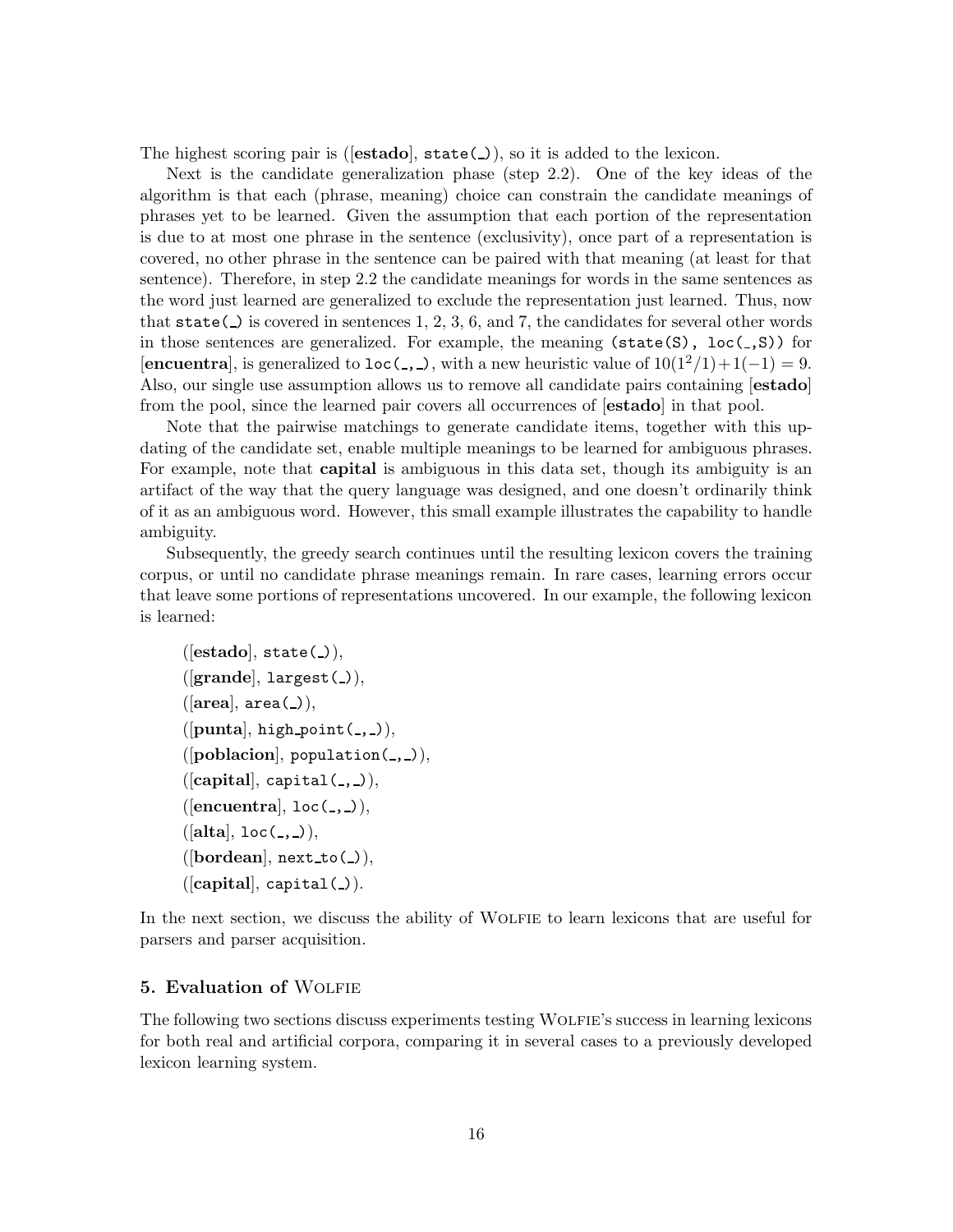# **5.1 A Database Query Application**

This section describes our experimental results on a database query application. The first corpus discussed contains 250 questions about U.S. geography, paired with their Prolog query to extract the answer to the question from a database. This domain was originally chosen due to the availability of a hand-built natural language interface, *Geobase*, to a database containing about 800 facts. *Geobase* was supplied with Turbo Prolog 2.0 (Borland International, 1988), and designed specifically for this domain. The questions in the corpus were collected by asking undergraduate students to generate English questions for this database. To broaden the test, we had the same 250 sentences translated into Spanish, Turkish, and Japanese. The Japanese translations are in word-segmented Roman orthography. Translated questions were paired with the appropriate logical queries from the English corpus.

To evaluate the learned lexicons, we measured their utility as background knowledge for Chill. This is performed by choosing a random set of 25 test examples and then creating lexicons and parsers using increasingly larger subsets of the remaining 225 examples (increasing by 50 examples each time). After training, the test examples are parsed using the learned parser. We then submit the resulting queries to the database, compare the answers to those generated by submitting the correct representation to the database, and record the percentage of correct (matching) answers. By using the difficult "gold standard" of retrieving a correct answer, we avoid measures of partial accuracy which we believe do not adequately measure final utility. We repeated this process for ten different random training and test sets and evaluated performance differences using a two-tailed, paired *t*-test with a significance level of  $p \leq 0.05$ .

We compared our system to an incremental (on-line) lexicon learner developed by Siskind (1996), and originally evaluated only on artificial data. To make a more equitable comparison to our batch algorithm, we ran his in a "simulated" batch mode, by repeatedly presenting the corpus 500 times, analogous to running 500 epochs to train a neural network. We also removed WOLFIE's ability to learn phrases of more than one word, since the current version of Siskind's system does not have this ability. We also made comparisons to the parsers learned by Chill when using a hand-coded lexicon as background knowledge.

In this and similar applications, there are many terms, such as state and city names, whose meanings can be automatically extracted from the database. Therefore, all tests below were run with such names given to the learner as an initial lexicon; this is helpful but not required.

#### 5.1.1 Comparisons using English

The first experiment was a comparison of the two systems on the original English corpus. In this experiment, unlike in the example of Section 4, we did not strip sentences of phrases known to have empty meanings; however, we still provided meanings for phrases referring to database constants. Figure 8 shows learning curves for Chill when using the lexicons learned by WOLFIE (CHILL+Wolfie) and by Siskind's system (CHILL+Siskind). The uppermost curve (CHILL+handbuilt) shows Chill's performance when given the hand-built lexicon. CHILL-testlex shows the performance when words that never appear in the training data are deleted from the hand-built lexicon (since a learning algorithm has no chance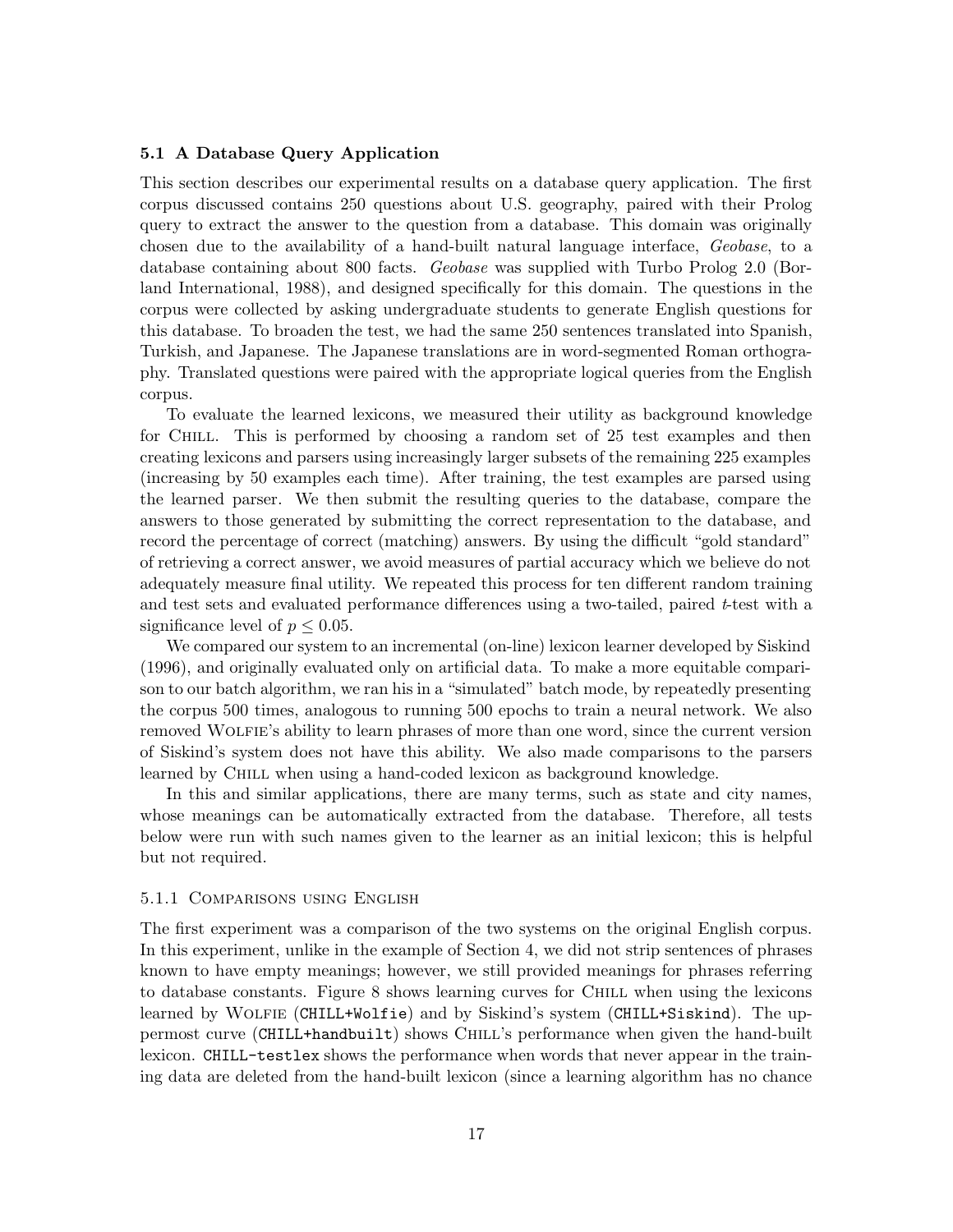

Figure 8: Accuracy on English Geography Corpus

of learning these). Finally, the horizontal line shows the performance of the *Geobase* benchmark.

The results show that a lexicon learned by WOLFIE led to parsers that were almost as accurate as those generated using a hand-built lexicon. The best accuracy is achieved by the hand-built lexicon, followed by the hand-built lexicon with words only in the test set removed, followed by Wolfie, followed by Siskind's system. All the systems do as well or better than *Geobase* by the time they reach 125 training examples. The differences between WOLFIE and Siskind's system are statistically significant at all training example sizes. These results show that WOLFIE can learn lexicons that support the learning of successful parsers, and that are better from this perspective than those learned by a competing system. Also, comparing to the CHILL-testlex curve, we see that most of the drop in accuracy from a hand-built lexicon is due to words in the test set that the system has not seen during training. In fact, none of the differences between CHILL+Wolfie and CHILL-testlex are statistically significant.

One of the implicit hypotheses of our problem definition is that coverage of the training data implies a good lexicon. The results show a coverage of 100% of the 225 training examples for WOLFIE versus 94.4% for Siskind. In addition, the lexicons learned by Siskind's system were more ambiguous and larger than those learned by WOLFIE. WOLFIE's lexicons had an average of 1.1 meanings per word, and an average size of 56.5 words (after 225 training examples) versus 1.7 meanings per word and 154.8 entries in Siskind's lexicons. For comparison, the hand-built lexicon had 1.2 meanings per word and 88 entries. These differences undoubtedly contribute to the final performance differences.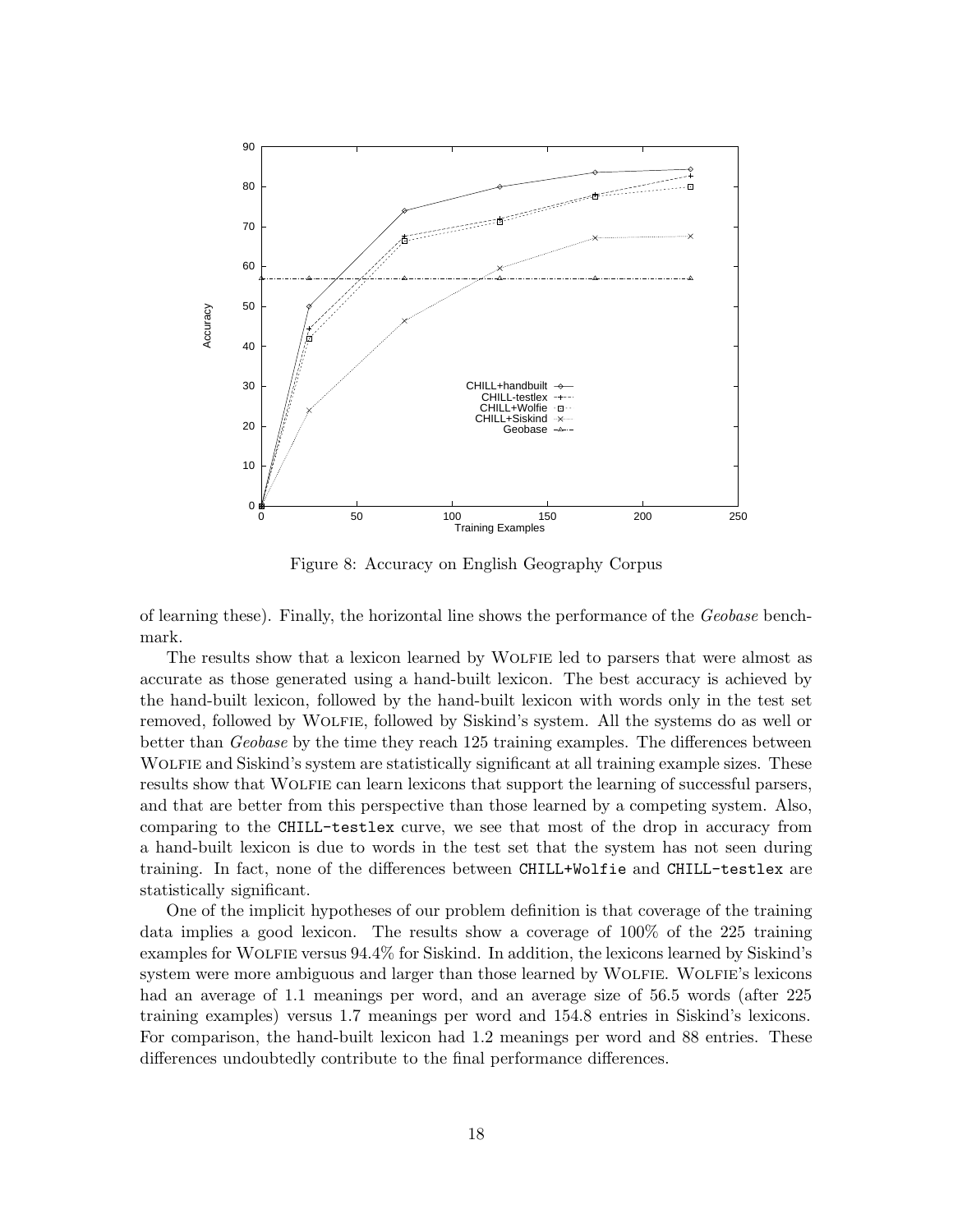

Figure 9: Accuracy on Spanish

# 5.1.2 Performance for Other Natural Languages

Next, we examined the performance of the two systems on the Spanish version of the corpus. Figure 9 shows the results. The differences between WOLFIE and Siskind's system are statistically significant at all training set sizes. We also again show the performance with hand-built lexicons, both with and without phrases present only in the testing set. The performance compared to the hand-built lexicon with test-set phrases removed, is still competitive, with the difference being significant only at 225 examples.

Figure 10 shows the accuracy of learned parsers with WOLFIE's learned lexicons for all four languages. This time we did not strip sentences of phrases known to have empty meanings, since this background knowledge may not be available for all languages. The performance differences among the four languages are quite small, demonstrating that our methods are not language dependent.

# 5.1.3 A Larger Corpus

Next, we present results on a larger, more diverse corpus from the geography domain, where the additional sentences were collected from computer science undergraduates in an introductory AI course. The set of questions in the smaller corpus was collected from students in a German class, with no special instructions on the complexity of queries desired. The AI students tended to ask more complex and diverse queries: their task was to give five interesting questions and the associated logical form for a homework assignment. They were requested to give at least one sentence whose representation included a predicate containing embedded predicates, for example  $largest(S, state(S))$ , and we asked for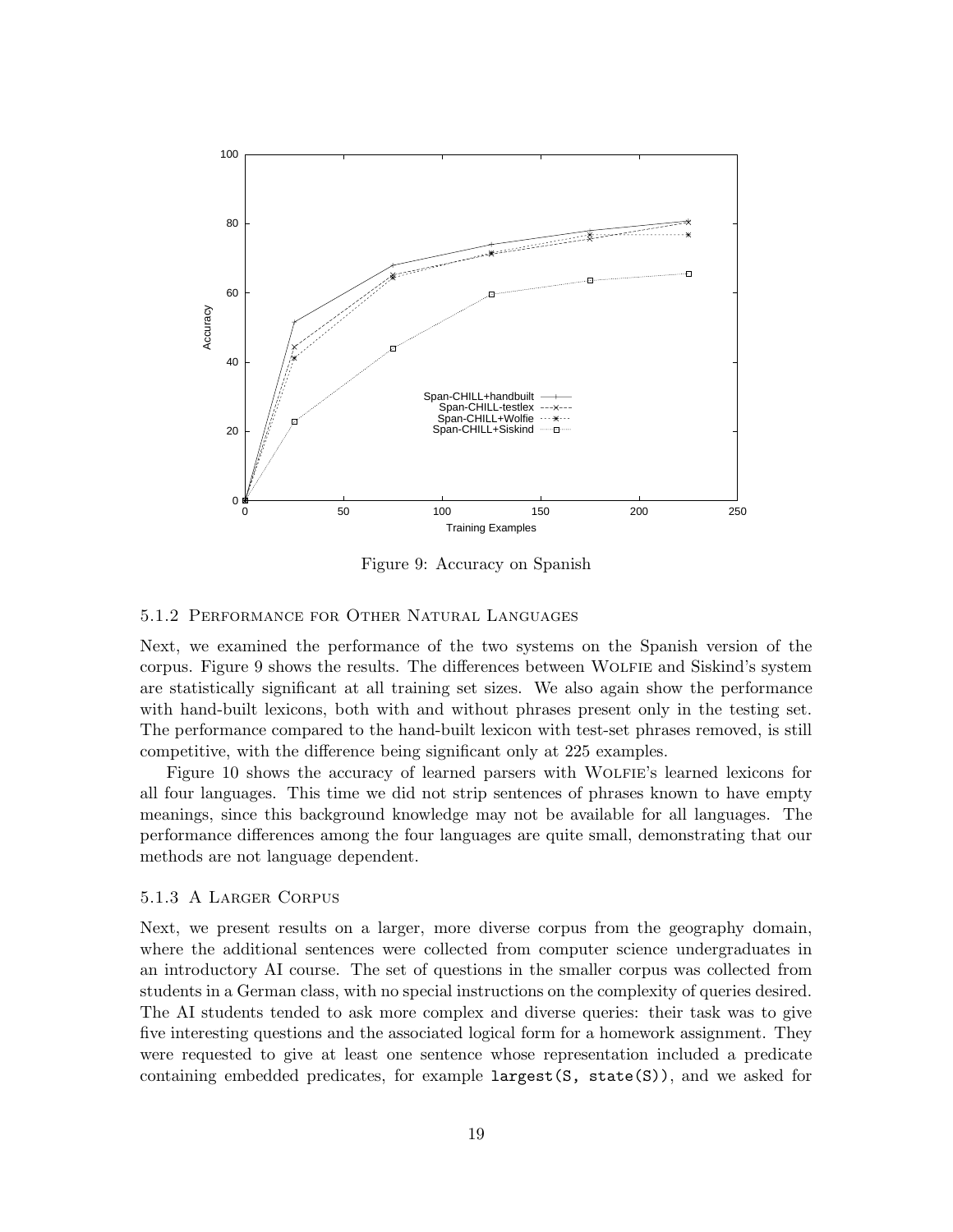

Figure 10: Accuracy on All Four Languages

variety in their sentences. There were 221 new sentences, for a total of 471 (including the original 250 sentences).

For these experiments, we split the data into 425 training sentences and 46 test sentences, for 10 random splits, then trained Wolfie and then Chill as before. Our goal was to see whether WOLFIE was still effective for this more difficult corpus, since there were approximately 40 novel words in the new sentences. Therefore, we tested against the performance of CHILL with an extended hand-built lexicon. For this test, we stripped sentences of phrases known to have empty meanings. We did not use phrases of more than one word, since these do not seem to make a significant difference in this domain. For these results, we include only the results for CHILL using hand-built lexicons that do not include phrases only appearing in the test set.

Figure 11 shows the resulting learning curves. The differences between Chill and Wolfie are statistically significant at 175, 225, 325, and 425 examples. The more mixed results here indicate both the difficulty of the domain and the more variable vocabulary. However, the improvement of machine learning methods over the *Geobase* hand-built interface is much more dramatic for this corpus.

# 5.1.4 LICS versus Fracturing

One component of the algorithm not yet evaluated explicitly is the candidate generation method. As mentioned in Section 3, we could use fractures of representations of sentences in which a phrase appears to generate the candidate meanings for that phrase, instead of LICS. We used this approach and compared it to using the standard method of using the largest isomorphic connected subgraphs of sampled pairs of representations as candidate meanings.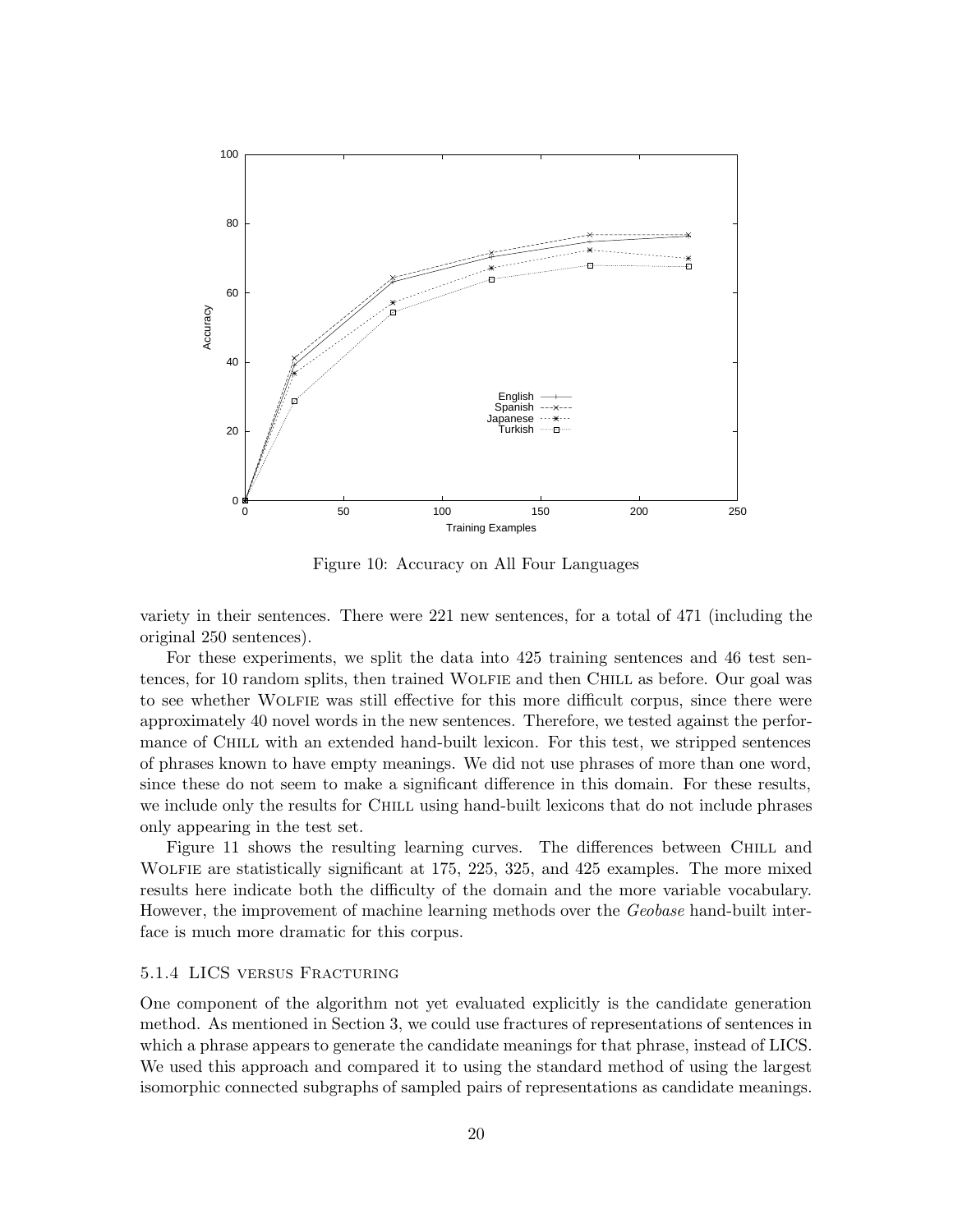

Figure 11: Accuracy on the Larger Geography Corpus



Figure 12: Fracturing vs. LICS: Accuracy

To attempt a more fair comparison, we also sampled representations for fracturing, using the same number of source representations as the number of pairs sampled for LICS.

The accuracy of CHILL when using the resulting learned lexicons as background knowledge are shown in Figure 12. Using fracturing (fractWOLFIE) shows little or no advantage; none of the differences between the two systems are statistically significant.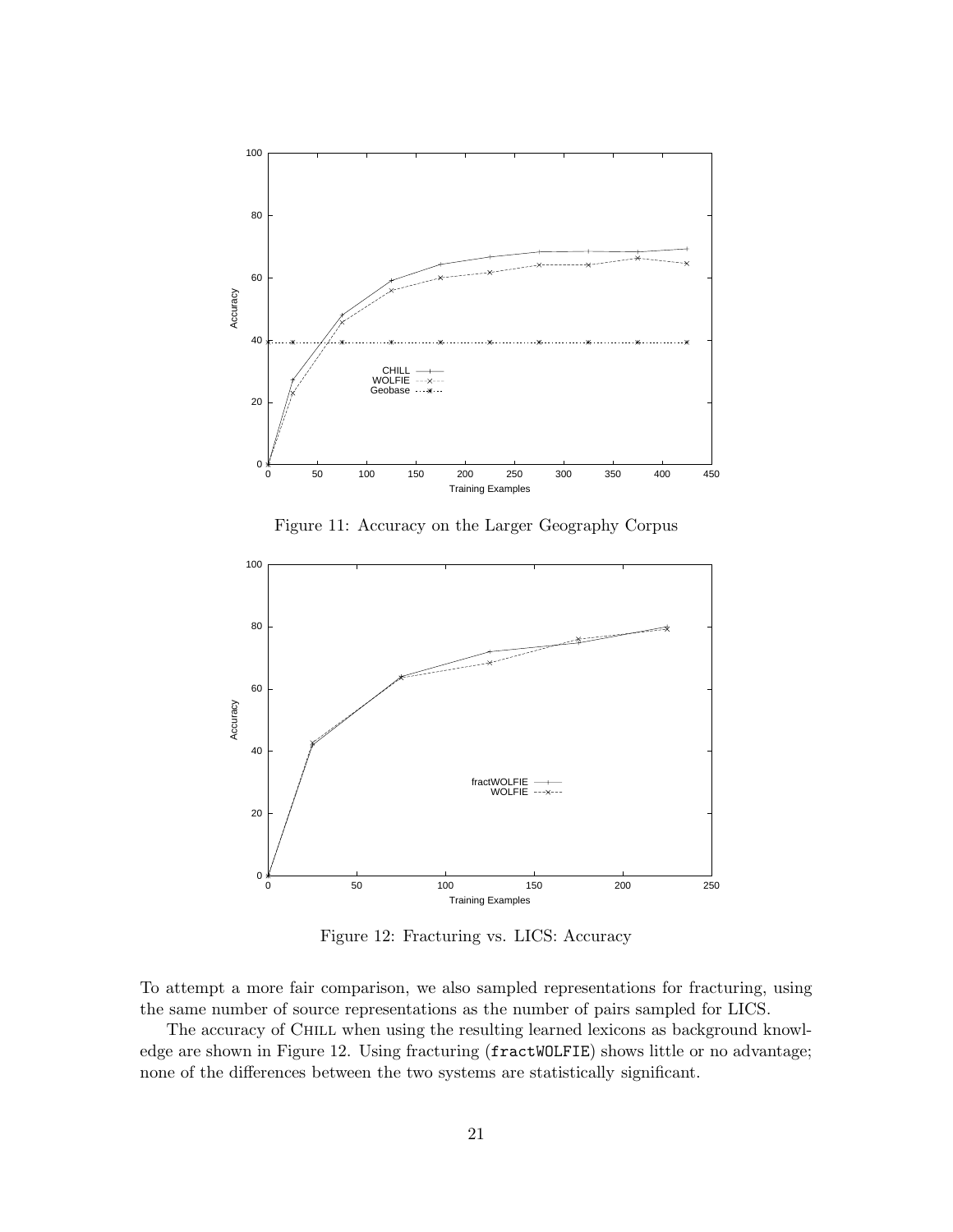

Figure 13: Fracturing vs. LICS: Number of Candidates

In addition, the number of initial candidate lexicon entries from which to choose is much larger for fracturing than our traditional method, as shown in Figure 13. This is true even though we sampled the same number of representations as pairs for LICS, because there are a larger number of fractures for an arbitrary representation than the number of LICS for an arbitrary pair. Finally, WOLFIE's learning time when using fracturing is greater than that when using LICS, as shown in Figure 14, where the CPU time is shown in seconds.

In summary, these differences show the utility of LICS as a method for generating candidates: a more thorough method does not result in better performance, and also results in longer learning times. In a domain with larger representations, the differences in learning time would likely be even more dramatic.

# **5.2 Artificial Data**

The previous section showed that WOLFIE successfully learns lexicons for a real-world corpus. However, this demonstrates success on only a relatively small corpus and with one representation formalism. We now show that our algorithm scales up well with more lexicon items to learn, more ambiguity, and more synonymy. These factors are difficult to control when using real data as input. Also, there are no large corpora available that are annotated with semantic parses. We therefore present experimental results on an artificial corpus. In this corpus, both the sentences and their representations are completely artificial, and the sentence representation is a variable-free representation, as suggested by the work of Jackendoff (1990) and others. We previously (Thompson, 1995) presented results demonstrating learning representations of a different form, that of a case-role representation (Fillmore, 1968) augmented with Conceptual Dependency (Schank, 1975) information.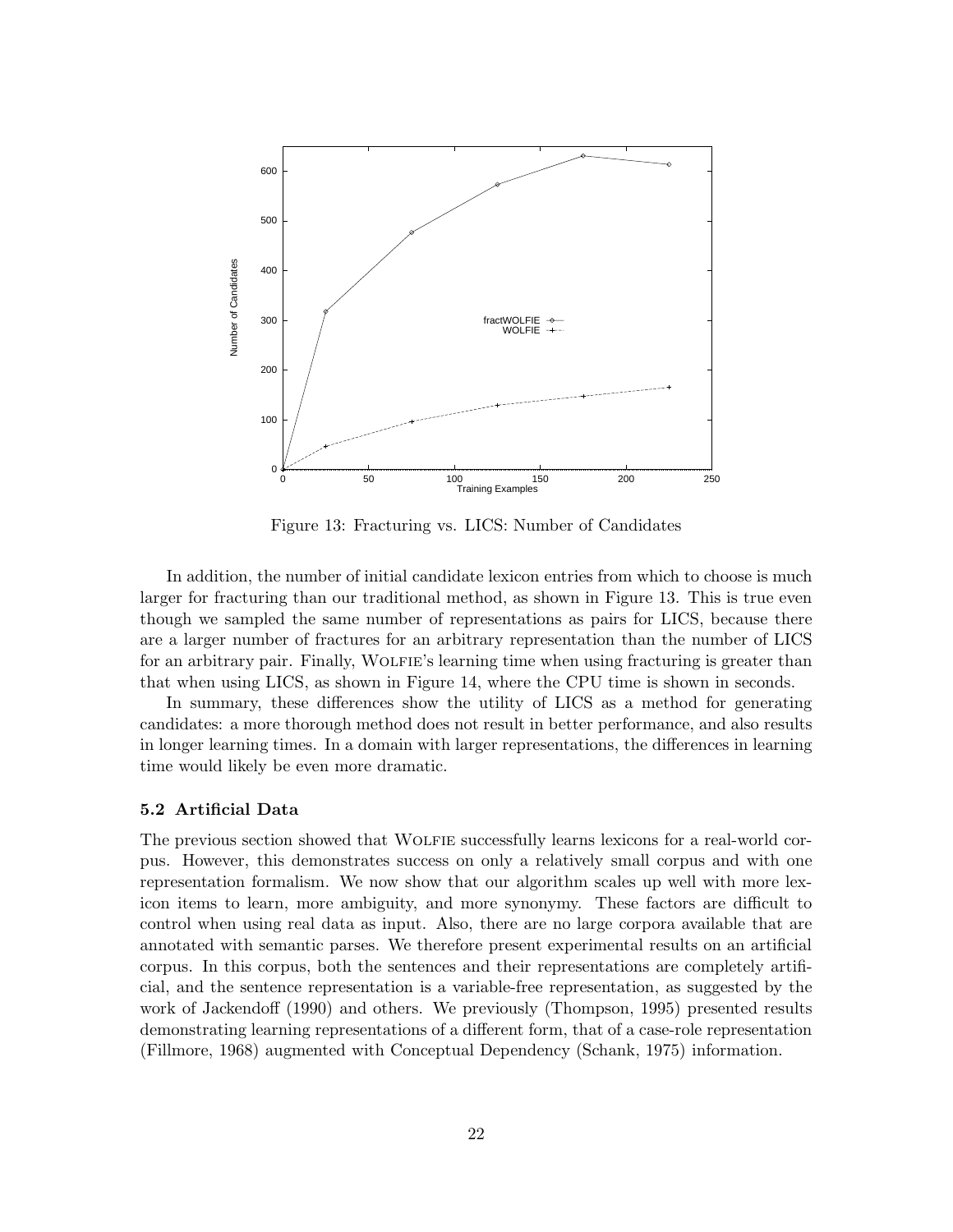

Figure 14: Fracturing vs. LICS: Learning Time

For each corpus presentence here, a random lexicon mapping words to simulated meanings was first constructed.<sup>7</sup> This *original* lexicon was then used to generate a corpus of random utterances each paired with a meaning representation. After using this corpus as input to WOLFIE, the learned lexicon was compared to the original lexicon, and *weighted precision* and *weighted recall* of the learned lexicon were measured. Precision measures the percentage of the lexicon entries (i.e., (word, meaning) pairs) that the system learns that are correct. Recall measures the percentage of the lexicon entries in the hand-built lexicon that are correctly learned by the system.

$$
precision = \frac{\# \text{ correct pairs}}{\# \text{ pairs learned}}
$$

$$
recall = \frac{\# \text{ correct pairs}}{\# \text{ pairs in hand-built lexicon}}
$$

To get weighted precision and recall measures, we then weight the results for each pair by the word's frequency in the entire corpus (not just the training corpus). This models how likely we are to have learned the correct meaning for an arbitrarily chosen word in the corpus.

We generated several lexicons and associated corpora, varying the ambiguity rate (number of meanings per word) and synonymy rate (number of words per meaning). Meaning representations were generated using a set of "conceptual symbols" that combined to form the meaning for each word. The number of conceptual symbols used in each lexicon will be noted when we describe each corpus below. In each lexicon, 47.5% of the senses were variable-free to simulate noun-like meanings, and 47.5% contained from one to three variables to denote open argument positions to simulate verb-like meanings. The remainder of

<sup>7.</sup> Thanks to Jeff Siskind for the initial corpus generation software, which we enhanced for these tests.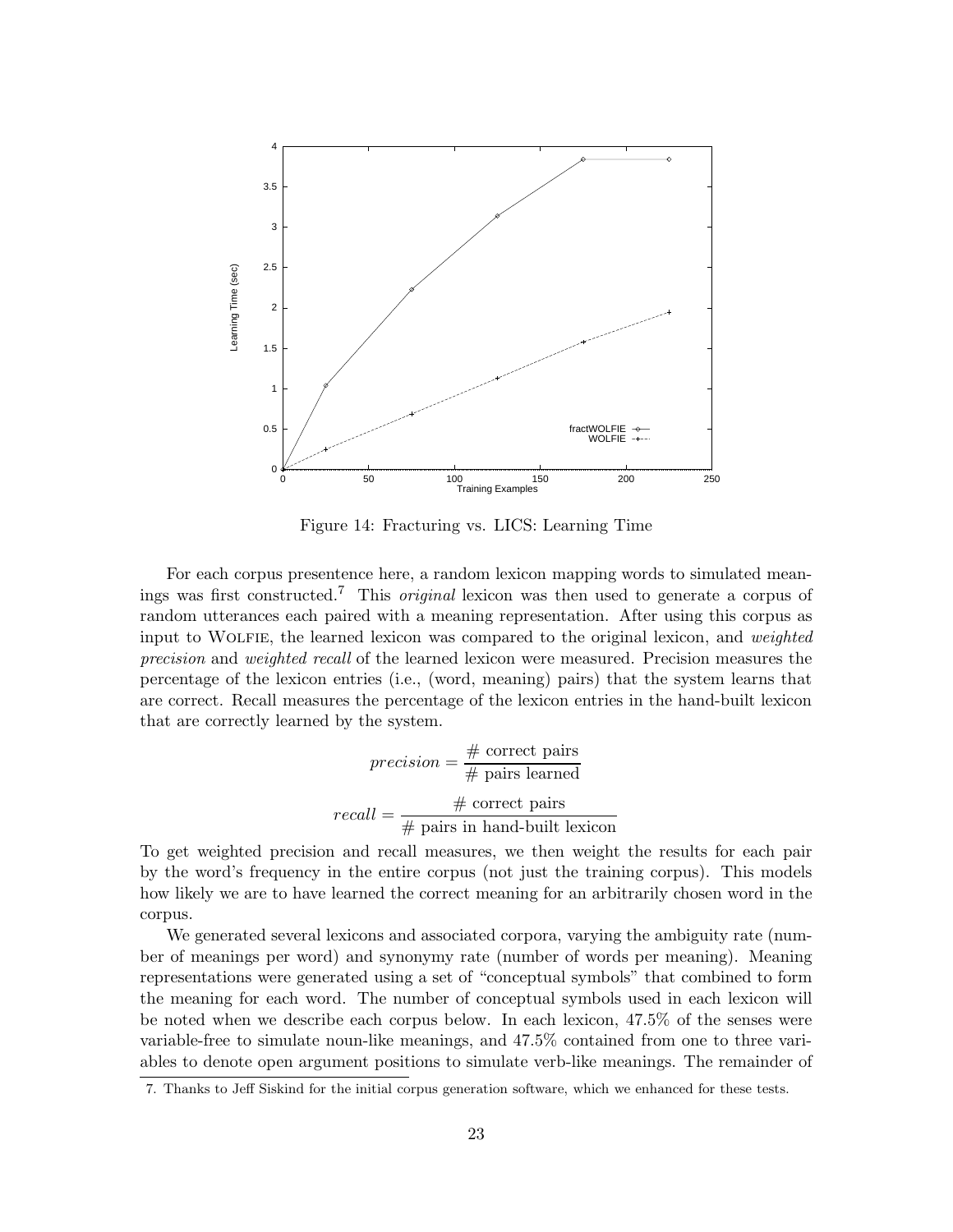

Figure 15: Baseline Artificial Corpus

the words (the remaining 5%) had the empty meaning to simulate function words. In addition, the functors in each meaning could have a depth of up to two and an arity of up to two. An example noun-like meaning is  $f23(f2(f14))$ , and a verb-meaning  $f10(A, f15(B))$ ; the conceptual symbols in this example are f23, f2, f14, f10, and f15. By using these multilevel meaning representations we demonstrate the learning of more complex representations than those in the geography database domain: none of the hand-built meanings for phrases in that lexicon had functors embedded in arguments. We used a grammar to generate utterances and their meanings from each original lexicon, with terminal categories selected using a distribution based on Zipf's Law (Zipf, 1949). Under Zipf's Law, the occurrence frequency of a word is inversely proportional to its ranking by occurrence.

We started with a baseline corpus generated from a lexicon of 100 words using 25 conceptual symbols and no ambiguity or synonymy; 1949 sentence/meaning pairs were generated. We split this into five training sets of 1700 sentences each. Figure 15 shows the weighted precision and recall curves for this initial test. This demonstrates good scalability to a slightly larger corpus and lexicon than that of the U.S. geography query domain.

A second corpus was generated from a second lexicon, also of 100 words using 25 conceptual symbols, but increasing the ambiguity to 1.25 meanings per word. This time, 1937 pairs were generated and the corpus split into five sets of 1700 training examples each. Weighted precision at 1650 examples drops to 65.4% from the previous level of 99.3%, and weighted recall to 58.9% from 99.3%. The full learning curve is shown in Figure 16. A quick comparison to Siskind's performance on this corpus confirmed that his system achieved comparable performance, showing that with current methods, this is close to the best performance that we are able to obtain on this more difficult corpus. One possible explanation for the smaller performance difference between the two systems on this corpus versus the geography domain is that in this domain, the correct meaning for a word is not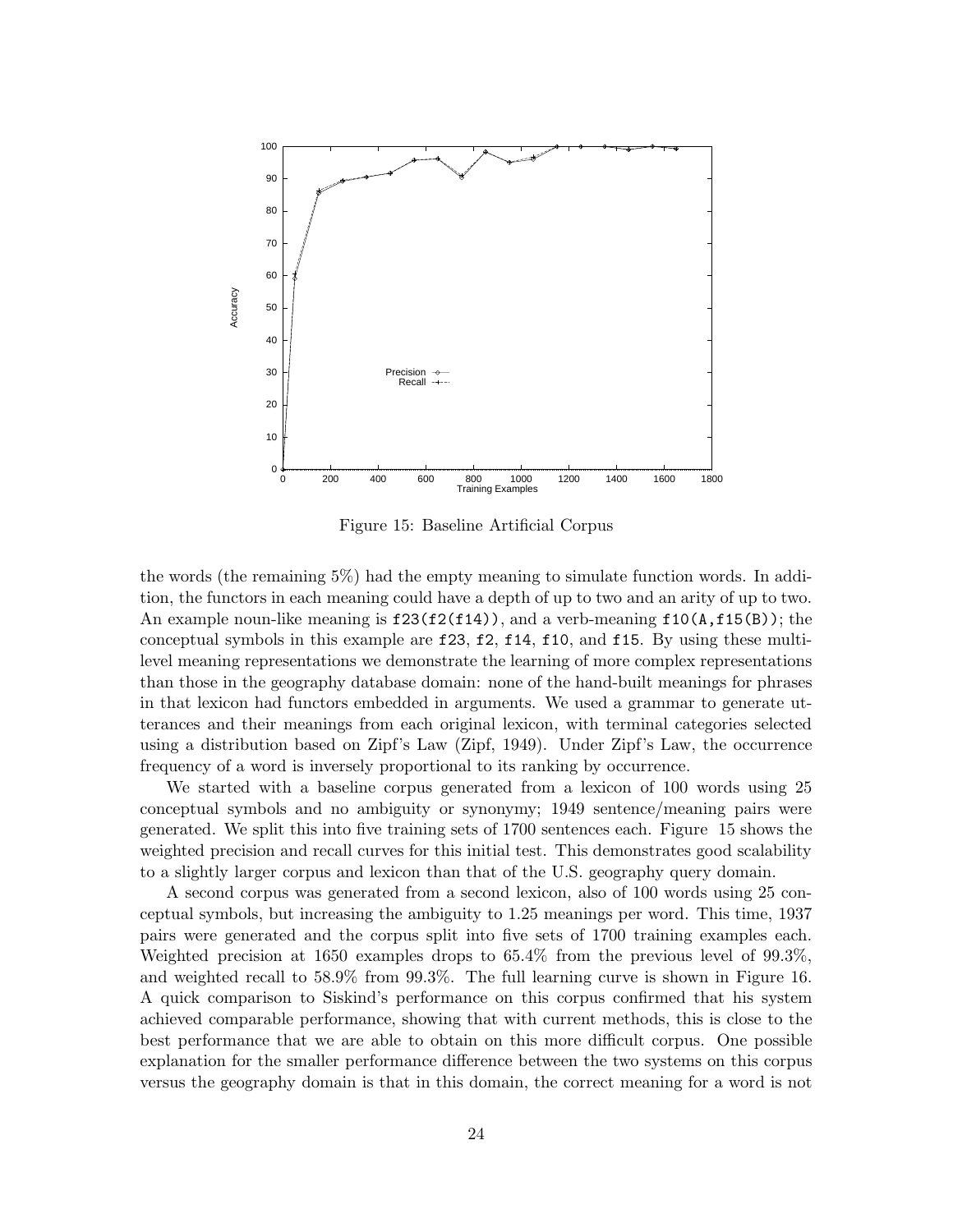

Figure 16: A More Ambiguous Artificial Corpus

| <i>Ambiguity Level</i> | Number of Examples |
|------------------------|--------------------|
| 1.0                    | 150                |
| 1.25                   | 450                |
| 2.0                    | 1450               |

Table 1: Number of Examples to Reach 75% Precision

necessarily the most "general," in terms of number of nodes, of all its candidate meanings. Therefore, the generality portion of the heuristic may negatively influence the performance of Wolfie in this domain.

Finally, we show the change in performance with increasing ambiguity and increasing synonymy. Figure 17 shows the weighted precision and recall at 1050 examples at increasing levels of ambiguity, holding the synonymy level constant. Figure 18 shows the results at increasing levels of synonymy, holding ambiguity constant. Increasing the level of synonymy does not effect the results as much as increasing the level of ambiguity, which is as we expected. Having multiple competing meanings for a word decreases the amount of evidence available for each meaning, making the learning task more difficult. On the other hand, increasing the level of synonymy does not have the potential to mislead the learner.

The number of training examples required to reach a certain level of accuracy is also informative. In Table 1, we show the point at which a standard precision of 75% was first reached for each level of ambiguity. Note, however, that we only measured accuracy after each set of 100 training examples, so the numbers in the table are approximate.

We performed a second test of scalability on two corpora generated from lexicons an order of magnitude larger than those in the above tests. In these tests, we use a lexicon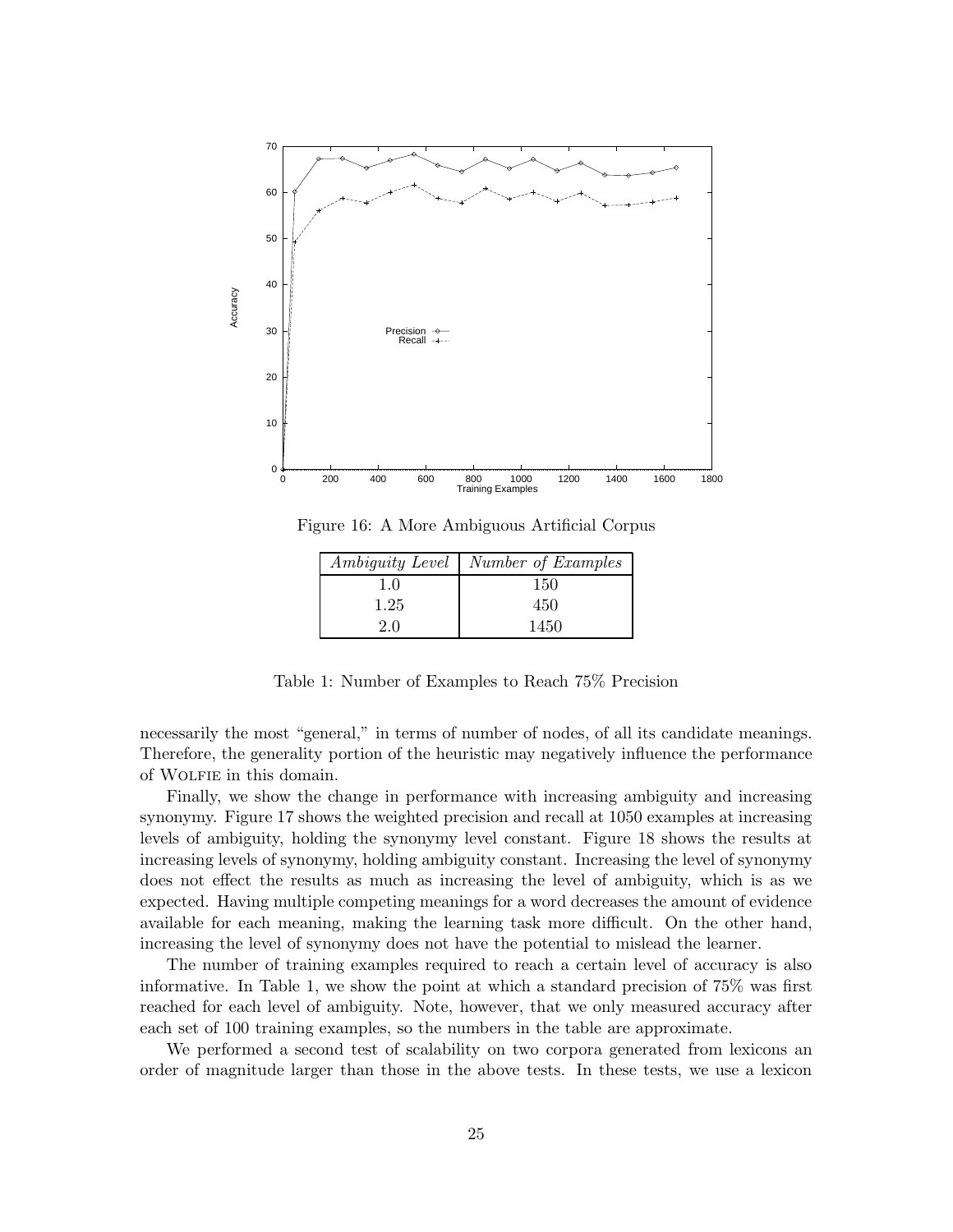

Figure 17: Increasing the Level of Ambiguity



Figure 18: Increasing the Level of Synonymy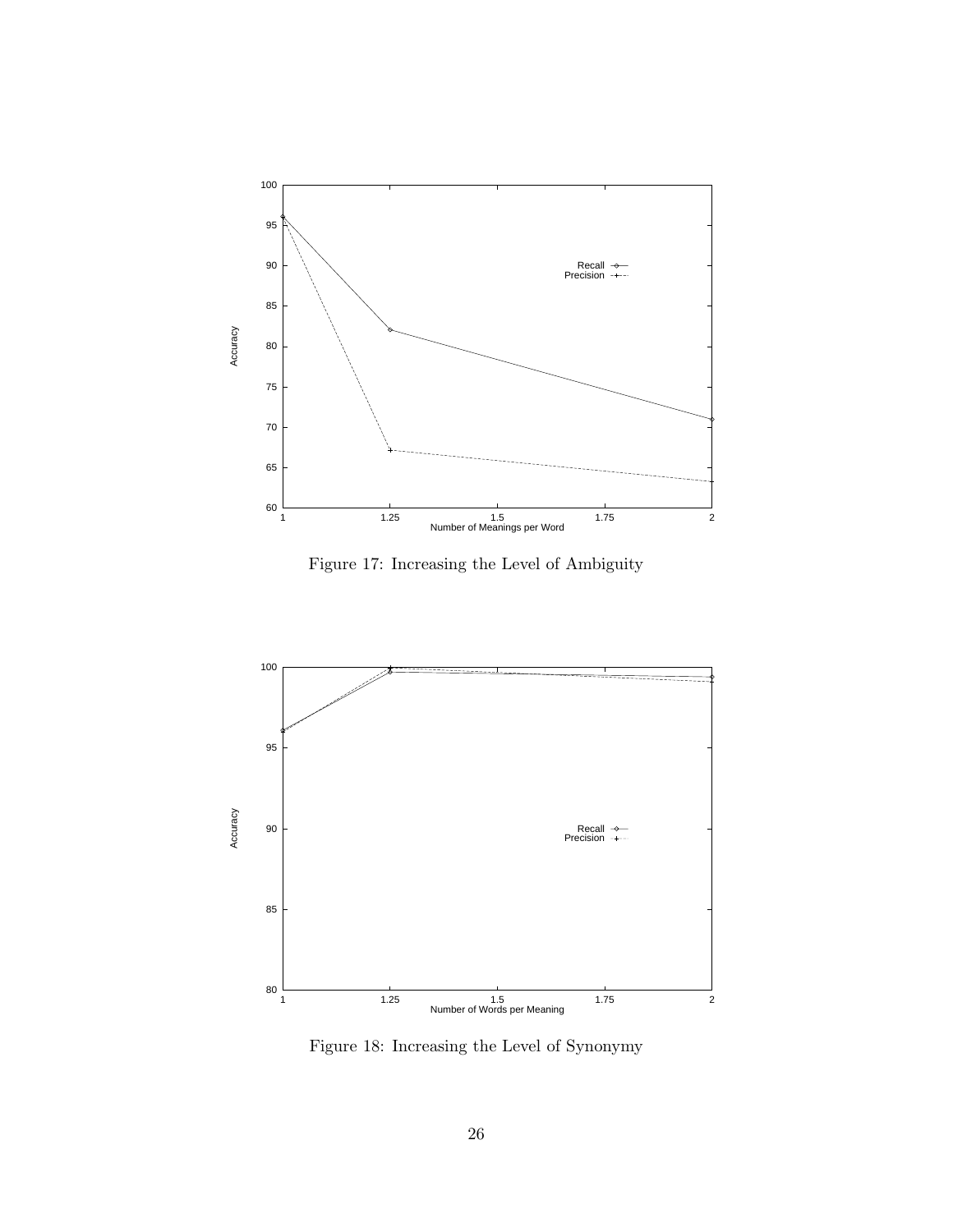containing 1000 words and using 250 conceptual symbols. We give results for a corpus with no ambiguity and a corpus generated from a lexicon with ambiguity and synonymy similar to that found in the WordNet database (Beckwith, Fellbaum, Gross, & Miller, 1991); the ambiguity there is approximately 1.68 meanings per word and the synonymy 1.3 words per meaning. These corpora contained 9904 (no ambiguity) and 9948 examples, respectively, and we split the data into five sets of 9000 training examples each. For the easier large corpus, the maximum average of weighted precision and recall was 85.6%, at 8100 training examples, while for the harder corpus, the maximum average was 63.1% at 8600 training examples.

# **6. Active Learning**

As indicated in the previous sections, we have built an integrated system for language acquisition that is flexible and useful. However, a major difficulty remains: the construction of training corpora. Though annotating sentences is still arguably less work than building an entire system by hand, the annotation task is also time-consuming and error-prone. Further, the training pairs often contain redundant information. We would like to minimize the amount of annotation required while still maintaining good generalization accuracy.

To do this, we turned to methods in *active learning*. Active learning is a research area in machine learning that features systems that automatically select the most informative examples for annotation and training (Angluin, 1988; Seung, Opper, & Sompolinsky, 1992), rather than relying on a benevolent teacher or random sampling. The primary goal of active learning is to reduce the number of examples that the system is trained on, while maintaining the accuracy of the acquired information. Active learning systems may construct their own examples, request certain types of examples, or determine which of a set of unsupervised examples are most usefully labeled. The last approach, *selective sampling* (Cohn et al., 1994), is particularly attractive in natural-language learning, since there is an abundance of text, and we would like to annotate only the most informative sentences. For many language learning tasks, annotation is particularly time-consuming since it requires specifying a complex output rather than just a category label, so reducing the number of training examples required can greatly increase the utility of learning.

In this section, we explore the use of active learning, specifically selective sampling, for lexicon acquisition, and demonstrate that with active learning, fewer examples are required to achieve the same accuracy obtained by training on randomly chosen examples.

The basic algorithm for selective sampling is relatively simple. Learning begins with a small pool of annotated examples and a large pool of unannotated examples, and the learner attempts to choose the most informative additional examples for annotation. Existing work in the area has emphasized two approaches, *certainty-based* methods (Lewis & Catlett, 1994), and *committee-based* methods (McCallum & Nigam, 1998; Freund, Seung, Shamir, & Tishby, 1997; Liere & Tadepalli, 1997; Dagan & Engelson, 1995; Cohn et al., 1994); we focus here on the former.

In the certainty-based paradigm, a system is trained on a small number of annotated examples to learn an initial classifier. Next, the system examines unannotated examples, and attaches certainties to the predicted annotation of those examples. The k examples with the lowest certainties are then presented to the user for annotation and retraining. Many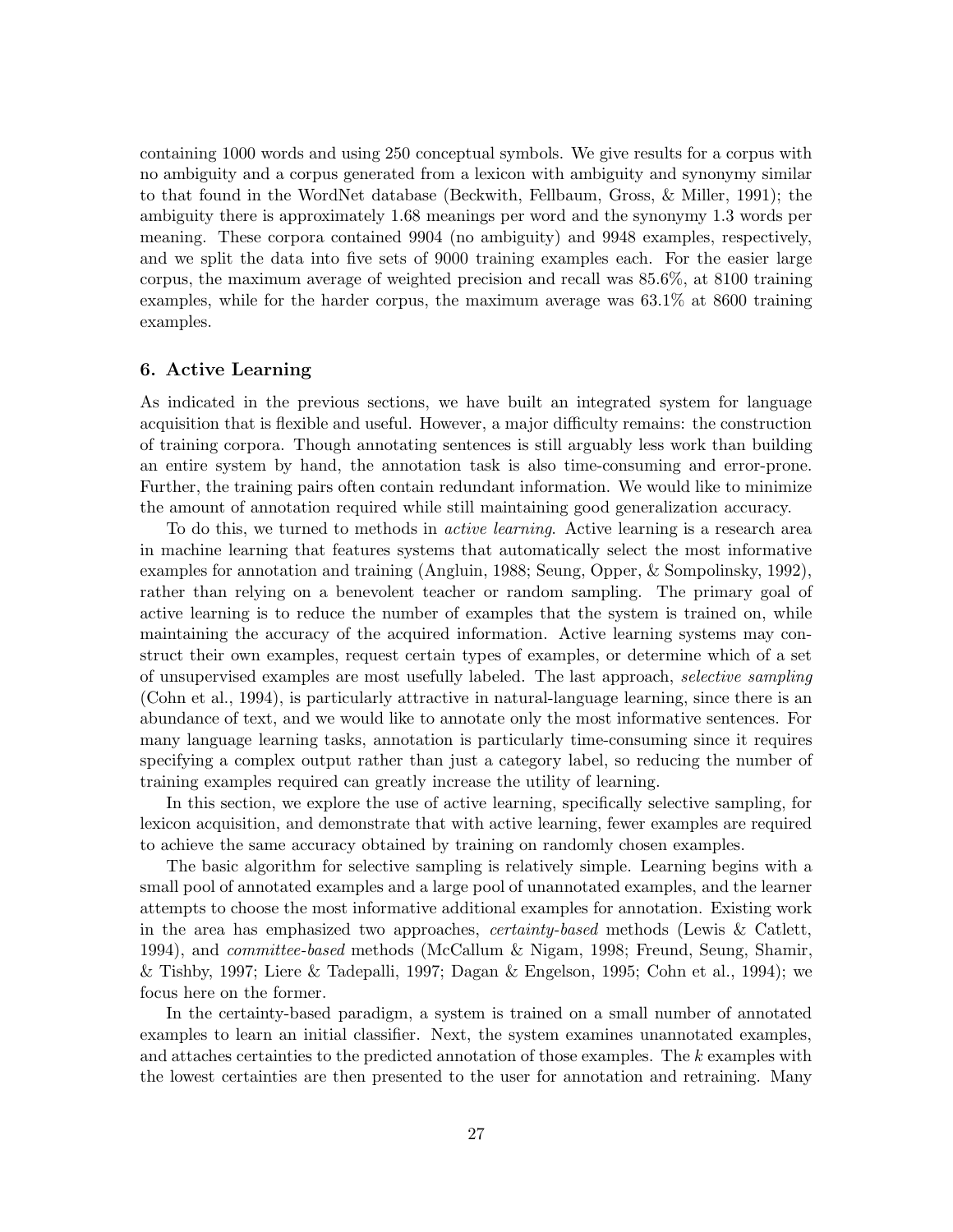Apply the learner to  $n$  bootstrap examples, creating a classifier.

Until no examples remain or the annotator is unwilling to label more examples, do:

Use most recently learned classifier to annotate each unlabeled instance.

Find the k instances with the lowest annotation certainty.

Annotate these instances.

Train the learner on the bootstrap examples and all examples annotated so far.

### Figure 19: Selective Sampling Algorithm

methods for attaching certainties have been used, but they typically attempt to estimate the probability that a classifier consistent with the prior training data will classify a new example correctly.

Figure 19 presents abstract pseudocode for certainty-based selective sampling. In an ideal situation, the batch size,  $k$ , would be set to one to make the most intelligent decisions in future choices, but for efficiency reasons in retraining batch learning algorithms, it is frequently set higher. Results on a number of classification tasks have demonstrated that this general approach is effective in reducing the need for labeled examples (see citations above).

Applying certainty-based sample selection to Wolfie requires determining the certainty of a complete annotation of a potential new training example, despite the fact that individual learned lexical entries and parsing operators perform only part of the overall annotation task. Therefore, our general approach is to compute certainties for pieces of an example, in our case, phrases, and combine these to obtain an overall certainty for an example. Since lexicon entries contain no explicit uncertainty parameters, we used WOLFIE's heuristic measure to estimate uncertainty.

To choose the sentences to be annotated in each round, we first bootstrapped an initial lexicon from a small corpus, keeping track of the heuristic values of the learned items. Then, for each unannotated sentence, we took an average of the heuristic values of the lexicon entries learned for phrases in that sentence, giving a value of zero to unknown words, and eliminating from consideration any words that we assume are known in advance, such as database constants. The sentences with the lowest values were chosen for annotation, added to the bootstrap corpus, and a new lexicon learned. Our technique is summarized in Figure 20.

To evaluate our technique, we compared active learning to learning from randomly selected examples, again measuring the effectiveness of learned lexicons as background knowledge for Chill. We again used the (smaller) U.S. Geography corpus, as in the original WOLFIE tests, using the lexicons as background knowledge during parser acquisition (and using the *same* examples for parser acquisition).

For each trial in the following experiments, we first randomly divide the data into a training and test set. Then,  $n = 25$  bootstrap examples are randomly selected from the training examples and in each step of active learning, the least certain  $k = 10$  examples of the remaining training examples are selected and added to the training set. The result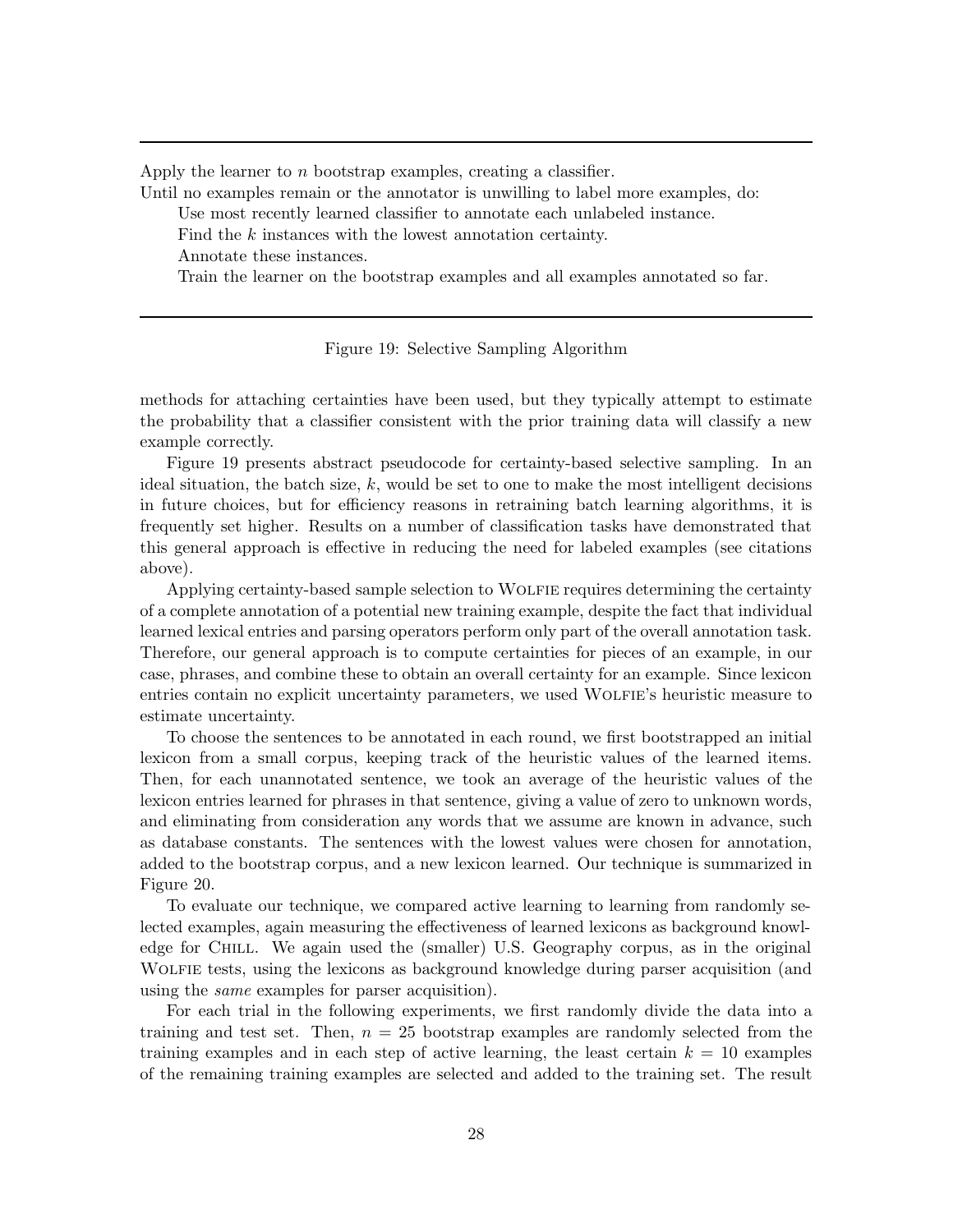Learn a lexicon with the examples annotated so far

1) For each phrase in an unannotated sentence:

If it has entries in the learned lexicon,

then its certainty is the average of the heuristic values of those entries

Else, if it is a one-word phrase

then its certainty is zero

2) To rank sentences use:

Total certainty of phrases from step 1

 $#$  of phrases counted in step 1



Figure 21: Using Lexicon Certainty for Active Learning

of learning on this set is evaluated after each step. The accuracy of the resulting learned parsers was compared to the accuracy of those learned using randomly chosen examples to learn lexicons and parsers, as in Section 5. In other words, we can think of the  $k$  examples in each round as being chosen randomly.

Figure 21 shows the accuracy on unseen data of parsers learned using the lexicons learned by Wolfie when examples are chosen randomly and actively. There is an annotation savings of around 50 examples by using active learning: the maximum accuracy is reached after 175 examples, versus 225 with random examples. The advantage of using active learning is clear from the beginning, though the differences between the two curves are only statistically significant at 175 training examples. Since we are learning both lexicons and parsers, but only choosing examples based on WOLFIE's certainty measures, the boost could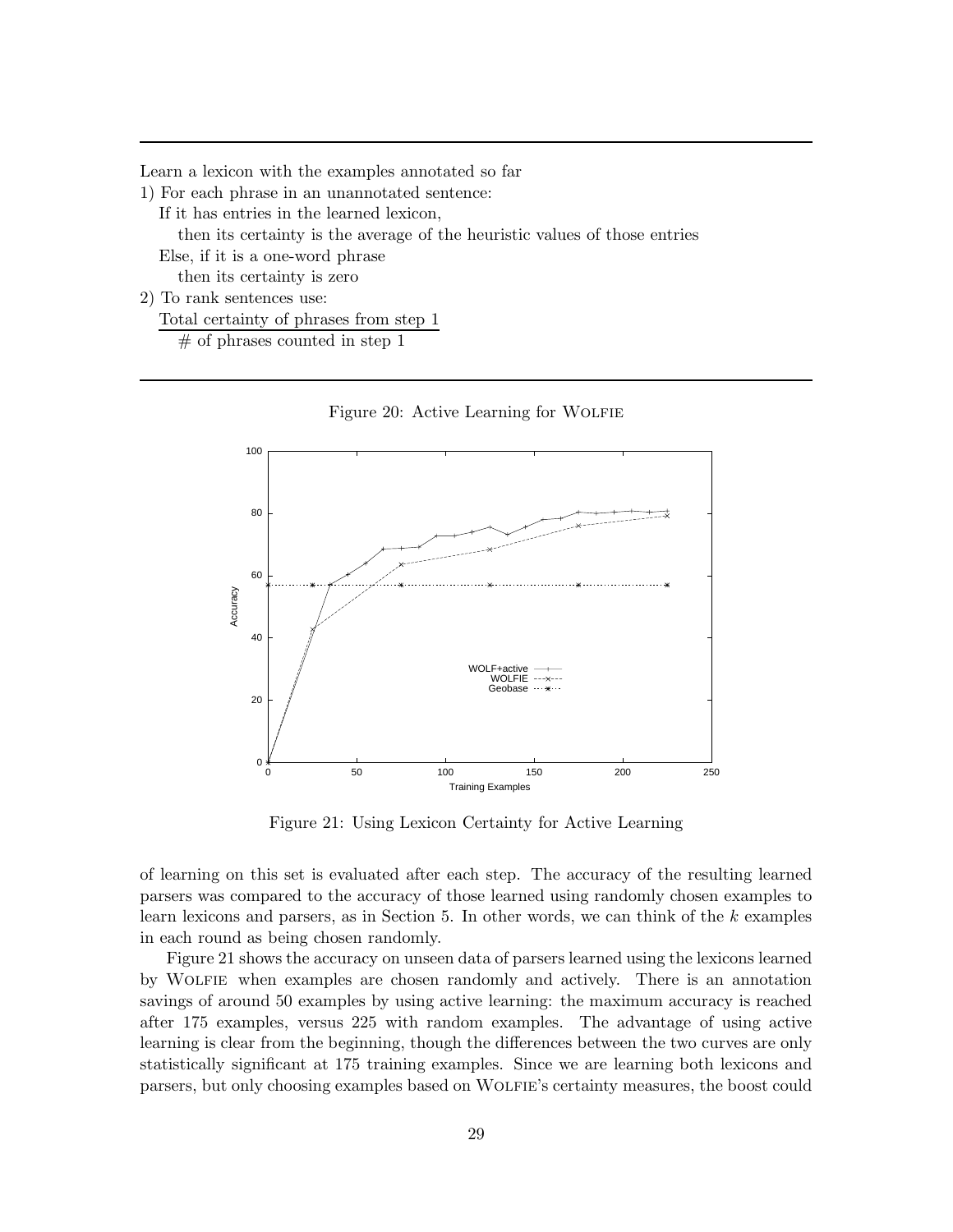be improved even further if CHILL had a say in the examples chosen. See Thompson, Califf, and Mooney (1999) for a description of active learning for Chill.

# **7. Related Work**

### **7.1 Lexicon Acquisition**

Work on automated lexicon and language acquisition dates back to Siklossy (1972), who demonstrated a system that learned transformation patterns from logic back to natural language. More recently, Pedersen and Chen (1995) describe a method for acquiring syntactic and semantic features of an unknown word, assuming access to an initial concept hierarchy, but they give no experimental results. Many systems (Fukumoto & Tsujii, 1995; Haruno, 1995; Johnston, Boguraev, & Pustejovsky, 1995; Webster & Marcus, 1995) focus only on acquisition of verbs or nouns, rather than all types of words. Also, these either do not experimentally evaluate their systems, or do not show the usefulness of the learned lexicons for a specific application.

Several authors (e.g., (Rooth, Riezler, Prescher, Carroll, & Beil, 1999; Collins, 1997; Ribas, 1994; Manning, 1993; Resnik, 1993; Brent, 1991)) discuss the acquisition of subcategorization information for verbs, which is different from the information required for mapping to semantic representation, but could be useful as a source of information to further constrain the search. Li (1998) further expands on this by inducing clustering information. In a related vein, several authors (Collins & Singer, 1999; Riloff & Jones, 1999; Roark & Charniak, 1998; Schneider, 1998) induce semantic categories or labels for words, and in the latter case, additional relational information. The result is typically applied as a semantic lexicon for information extraction or entity tagging.

Several systems (Knight, 1996; Hastings, 1996; Russell, 1993) learn new words from context, assuming that a large initial lexicon and parsing system are already available. Tishby and Gorin (1994) learn associations between words and actions (as meanings of those words). They test their system on a corpus of sentences paired with representations but do not demonstrate the integration of learning a semantic parser using the learned lexicon. Similarly, Oates, Eyler-Walker, and Cohen (1999) discuss the acquisition of lexical hierarchies and their associated meaning as defined by the sensory environment of a robot.

Of course, the closest work is that of Jeff Siskind, which we described in Section 2 and whose system we ran comparisons to in Section 5. His approach is somewhat more general in that it handles noise and referential uncertainty (multiple possible meanings for a sentence), while ours is specialized for applications where a single meaning is available. The experimental results in Section 5 demonstrate the advantage of our method for such an application. His system does not currently handle multiple-word phrases. Also, his system operates in an incremental or on-line fashion, discarding each sentence as it processes it, while ours is batch. While he argues for psychological plausibility, we do not. In addition, his search for word meanings is most analogous to a version space search, while ours is a greedy search. Finally, his system does not compute statistical correlations between words and their possible meanings, while ours does. Another example of pursuing language learning from a cognitive perspective is found in Colunga and Gasser (1998), who use neural network modeling techniques for learning spatial concepts.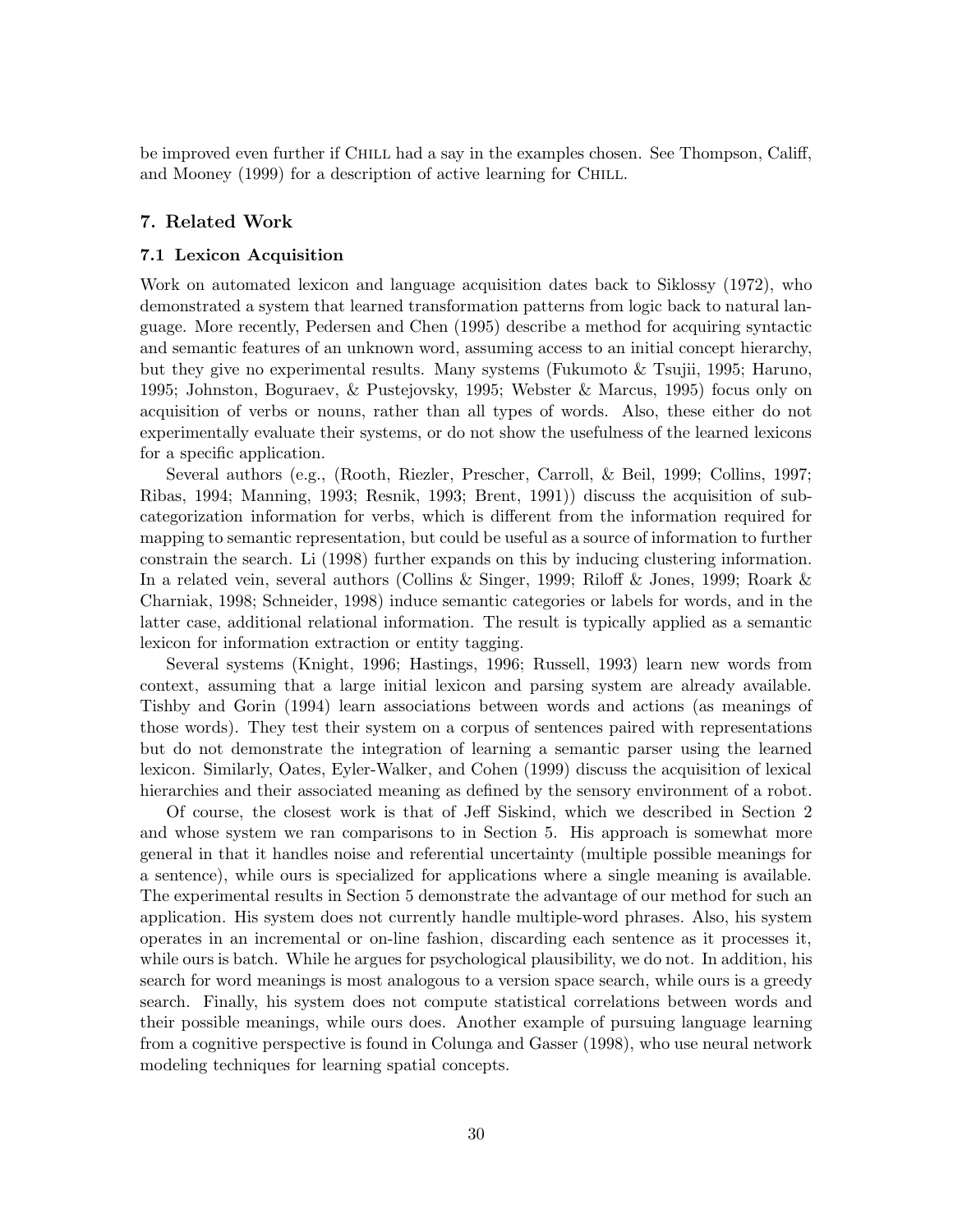Another related goal is pursued by De Marcken (1994), who uses a flat list of tokens for semantic representations, but does not segment sentences into words. He uses a variant of expectation-maximization (Dempster, Laird, & Rubin, 1977), together with a form of parsing and dictionary matching techniques, to segment the sentences and associate the segments with their most likely meaning. On the Childes corpus, the algorithm achieves very high precision, but recall is not provided.

Our work also has ties to the work on automatic construction of translation lexicons (Smadja, McKeown, & Hatzivassiloglou, 1996; Melamed, 1995; Wu & Xia, 1995; Kumano & Hirakawa, 1994; Catizone, Russell, & Warwick, 1993; Gale & Church, 1991; Brown & et al., 1990). While most of these methods also compute association scores between pairs (in their case, word/word pairs) and use a greedy algorithm to choose the best translation(s) for each word, they do not take advantage of the constraints between pairs. One exception is Melamed (2000); however, his approach does not allow for phrases in the lexicon or for synonymy within one text segment, while ours does. Also, Yamazaki, Pazzani, and Merz (1995) learn both translation rules and semantic hierarchies from parsed parallel sentences in Japanese and English. Of course, the main difference between this body of work and this paper is that in our case we map words to *semantic structures*, not to other words.

# **7.2 Active Learning**

With respect to additional active learning techniques, Cohn et al. (1994) were among the first to discuss certainty-based active learning methods in detail. They focus on a neural network approach to actively searching a version-space of concepts. Only a few of the researchers applying machine learning to natural language processing have utilized active learning (Hwa, 2001; Schohn & Cohn, 2000; Tong & Koller, 2000; Thompson et al., 1999; Argamon-Engelson & Dagan, 1999; Liere & Tadepalli, 1997; Lewis & Catlett, 1994), and the majority of these have addressed classification tasks such as part of speech tagging and text categorization. For example, Liere and Tadepalli (1997) apply active learning with committees to the problem of text categorization. They show improvements with active learning similar to those that we obtain, but use a committee of Winnow-based learners on a traditional classification task. Argamon-Engelson and Dagan (1999) also apply committee-based learning to part-of-speech tagging. In their work, a committee of hidden Markov models is used to select examples for annotation. Lewis and Catlett (1994) use *heterogeneous* certainty-based methods, in which a simple classifier is used to select examples that are then annotated and presented to a more powerful classifier.

However, many language learning tasks require annotating natural language text with a complex output, such as a parse tree, semantic representation, or filled template. The application of active learning to tasks requiring such complex outputs has not been well studied, the exceptions being Hwa (2001), Soderland (1999), Thompson et al. (1999). The latter two include work on active learning applied to information extraction, and Thompson et al. (1999) includes work on active learning for semantic parsing. Hwa (2001) describes an interesting method for evaluating a statistical parser's uncertainty, when applied for syntactic parsing.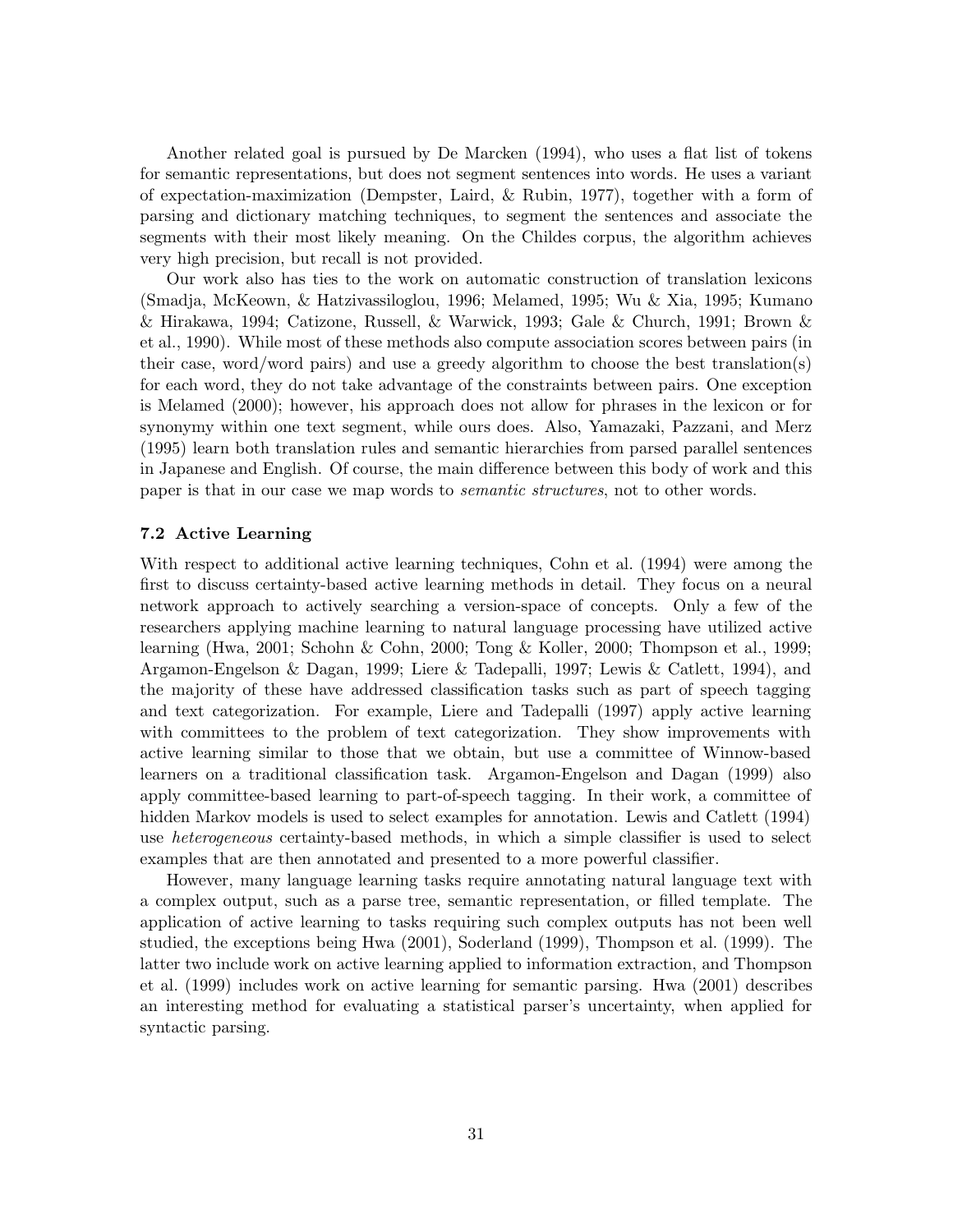# **8. Future Work**

Although Wolfie's current greedy search method has performed quite well, a better search heuristic or alternative search strategy could result in improvements. A second avenue of exploration is to apply our approach to learning to parse into more common SQL database queries. Such corpora should be easily constructible by recording queries submitted to existing SQL applications along with their English forms, or translating existing lists of SQL queries into English (presumably an easier direction to translate). The fact that the same training data can be used to learn both a semantic lexicon and a parser also helps limit the overall burden of constructing a complete natural language interface.

With respect to active learning, experiments on additional corpora are needed to test the ability of our approach to reduce annotation costs in a variety of domains. It would also be interesting to explore active learning for other natural language processing problems such as syntactic parsing, word-sense disambiguation, and machine translation.

Our current results have involved a certainty-based approach; however, proponents of committee-based approaches have convincing arguments for their theoretical advantages. Our initial attempts at adapting committee-based approaches to our systems were not very successful; however, additional research on this topic is indicated. One critical problem is obtaining diverse committees that properly sample the version space (Cohn et al., 1994).

# **9. Conclusions**

Acquiring a semantic lexicon from a corpus of sentences labeled with representations of their meaning is an important problem that has not been widely studied. We present both a formalism of the learning problem and a greedy algorithm to find an approximate solution to it. Wolfie demonstrates that a fairly simple greedy symbolic learning algorithm performs well on this task and obtains performance superior to a previous lexicon acquisition system on a corpus of geography queries. Our results also demonstrate that our methods extend to a variety of natural languages besides English, and that they scale fairly well to larger, more difficult corpora.

Most experiments in corpus-based natural language have presented results on some subtask of natural language, and there are few results on whether the learned subsystems can be successfully integrated to build a complete NLP system. The experiments presented in this paper demonstrated how two learning systems, WOLFIE and CHILL, were successfully integrated to learn a complete NLP system for parsing database queries into executable logical form given only a single corpus of annotated queries.

Active learning is a new area of machine learning that has been almost exclusively applied to classification tasks. We have demonstrated its successful application to more complex natural language mappings from phrases to semantic meanings, supporting the acquisition of lexicons and parsers. The wealth of unannotated natural language data, along with the difficulty of annotating such data, make selective sampling a potentially invaluable technique for natural language learning. Our results on realistic corpora indicate that example annotations savings as high as 22% can be achieved by employing active sample selection using only simple certainty measures for predictions on unannotated data. Improved sample selection methods and applications to other important language problems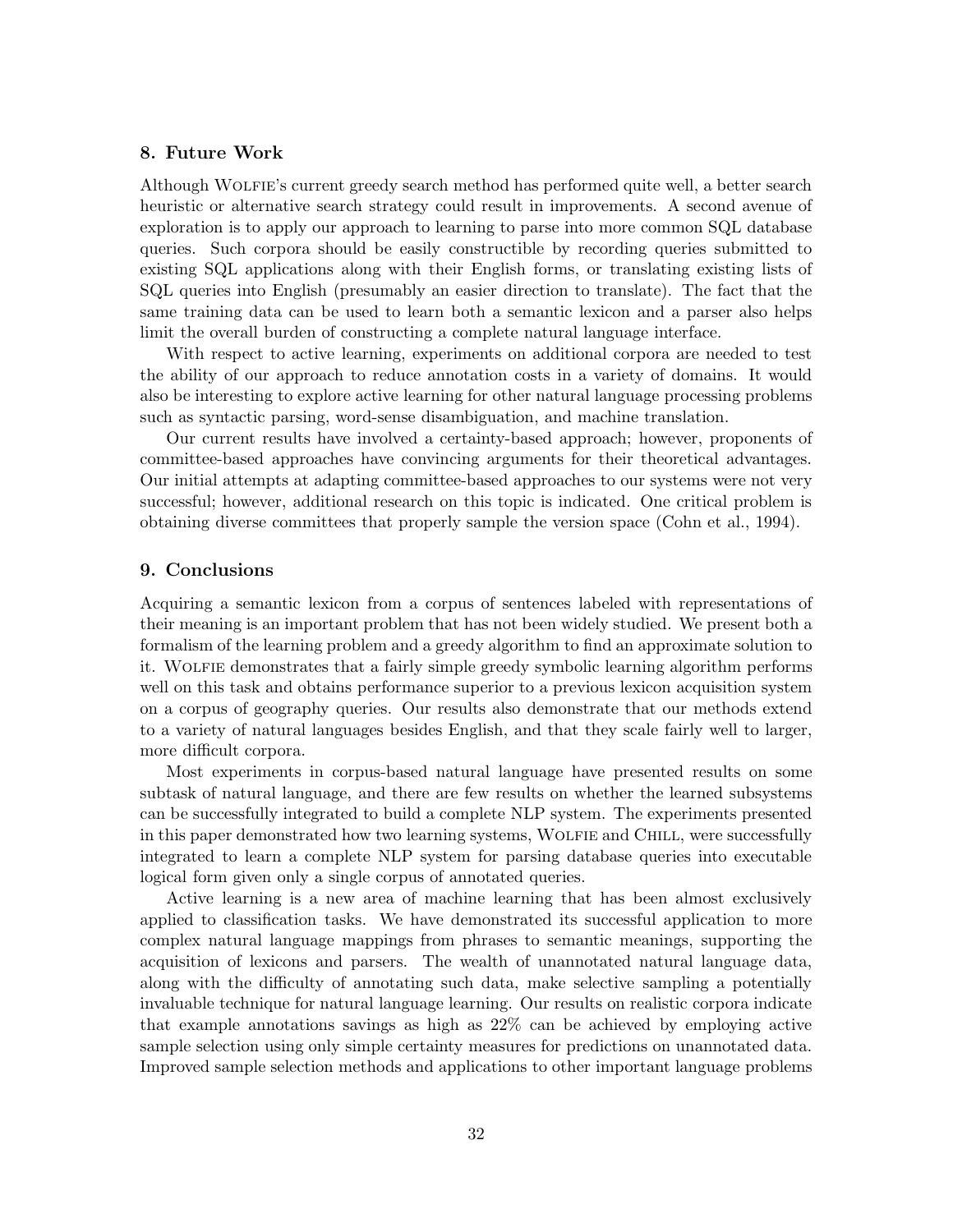hold the promise of continued progress in using machine learning to construct effective natural language processing systems.

# **10. Acknowledgements**

We would like to thank Jeff Siskind for providing us with his software, and for all his help in adapting it for use with our corpus. Thanks also to Agapito Sustaita, Esra Erdem, and Marshall Mayberry for their translation efforts. This research was supported by the National Science Foundation under grants IRI-9310819 and IRI-9704943.

# **References**

- Anderson, J. R. (1977). Induction of augmented transition networks. *Cognitive Science*, *1*, 125–157.
- Angluin, D. (1988). Queries and concept learning. *Machine Learning*, *2*, 319–342.
- Argamon-Engelson, S., & Dagan, I. (1999). Committee-based sample selection for probabilistic classifiers. *Journal of Artificial Intelligence Research*, *11*, 335–360.
- Beckwith, R., Fellbaum, C., Gross, D., & Miller, G. (1991). WordNet: A lexical database organized on psycholinguistic principles. In Zernik, U. (Ed.), *Lexical Acquisition: Exploiting On-Line Resources to Build a Lexicon*, pp. 211–232. Lawrence Erlbaum, Hillsdale, NJ.
- Borland International (1988). *Turbo Prolog 2.0 Reference Guide*. Borland International, Scotts Valley, CA.
- Brent, M. (1991). Automatic acquisition of subcategorization frames from untagged text. In *Proceedings of the 29th Annual Meeting of the Association for Computational Linguistics (ACL-91)*, pp. 209–214.
- Brown, P., & et al. (1990). A statistical approach to machine translation. *Computational Linguistics*, *16*(2), 79–85.
- Catizone, R., Russell, G., & Warwick, S. (1993). Deriving translation data from bilingual texts. In *Proceedings of the First International Lexical Acquisition Workshop*.
- Cohn, D., Atlas, L., & Ladner, R. (1994). Improving generalization with active learning. *Machine Learning*, *15*(2), 201–221.
- Collins, M., & Singer, Y. (1999). Unsupervised models for named entity classification. In *Proceedings of the Conference on Empirical Methods in Natural Language Processing and Very Large Corpora (EMNLP/VLC-99)* University of Maryland.
- Collins, M. J. (1997). Three generative, lexicalised models for statistical parsing. In *Proceedings of the 35th Annual Meeting of the Association for Computational Linguistics (ACL-97)*, pp. 16–23.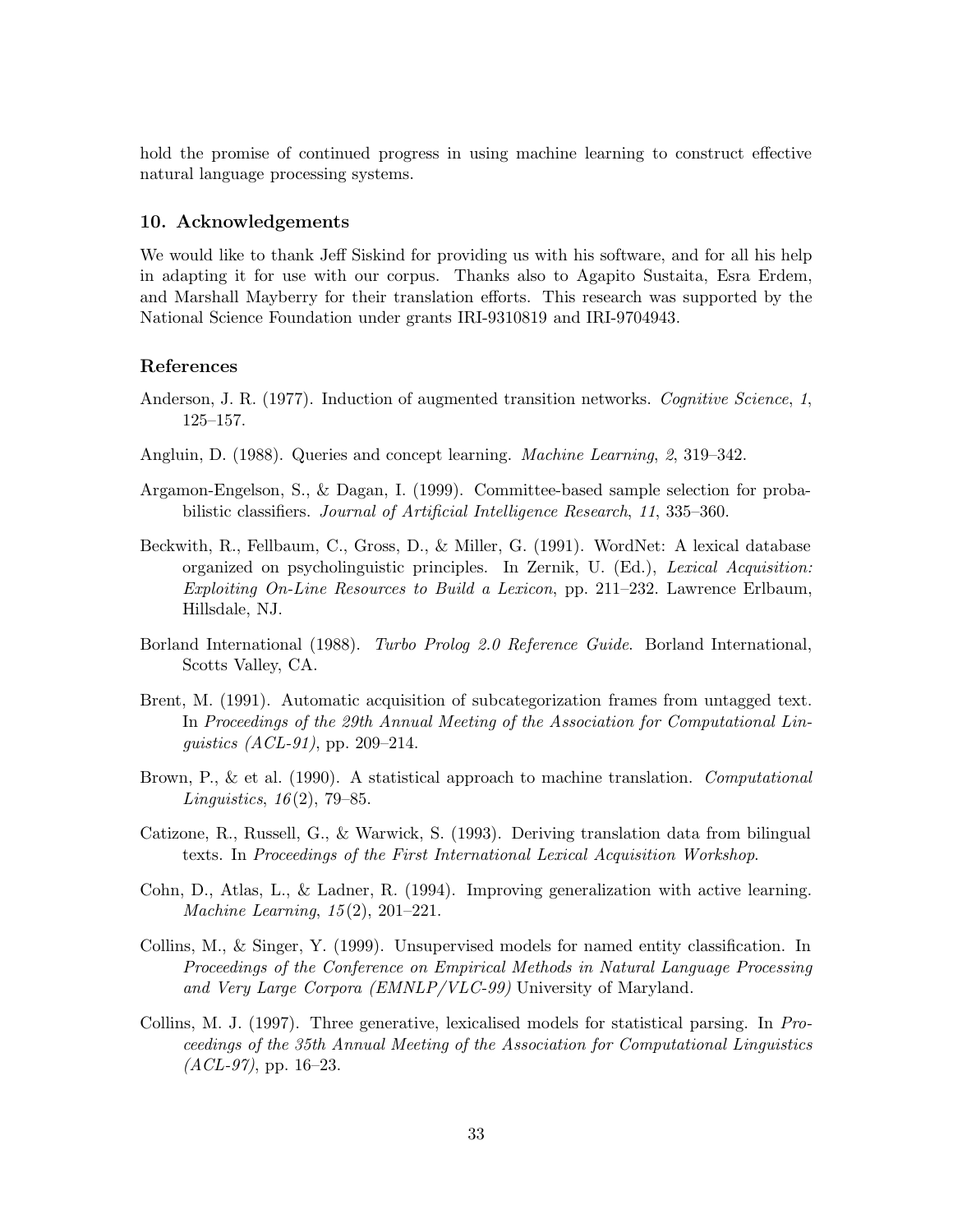- Colunga, E., & Gasser, M. (1998). Linguistic relativity and word acquisition: a computational approach. In *Proceedings of the Twenty First Annual Conference of the Cognitive Science Society*, pp. 244–249.
- Dagan, I., & Engelson, S. P. (1995). Committee-based sampling for training probabilistic classifiers. In *Proceedings of the Twelfth International Conference on Machine Learning (ICML-95)*, pp. 150–157 San Francisco, CA. Morgan Kaufman.
- De Marcken, C. (1994). The acquisition of a lexicon from paired phoneme sequences and semantic representations. In *Lecture Notes in Computer Science*, Vol. 862, pp. 66–77.
- Dempster, A., Laird, N., & Rubin, D. (1977). Maximum likelihood from incomplete data via the EM algorithm. *Journal of the Royal Statistical Society B*, *39*, 1–38.
- Fillmore, C. J. (1968). The case for case. In Bach, E., & Harms, R. T. (Eds.), *Universals in Linguistic Theory*. Holt, Reinhart and Winston, New York.
- Fisher, D. H. (1987). Knowledge acquisition via incremental conceptual clustering. *Machine Learning*, *2*, 139–172.
- Freund, Y., Seung, H. S., Shamir, E., & Tishby, N. (1997). Selective sampling using the query by committee algorithm. *Machine Learning*, *28*, 133–168.
- Fukumoto, F., & Tsujii, J. (1995). Representation and acquisition of verbal polysemy. In *Papers from the 1995 AAAI Symposium on the Representation and Acquisition of Lexical Knowledge: Polysemy, Ambiguity, and Generativity*, pp. 39–44 Stanford, CA.
- Gale, W., & Church, K. (1991). Identifying word correspondences in parallel texts. In *Proceedings of the Fourth DARPA Speech and Natural Language Workshop*.
- Garey, M., & Johnson, D. (1979). *Computers and Intractability: A Guide to the Theory of NP-Completeness*. Freeman, New York, NY.
- Haas, J., & Jayaraman, B. (1997). From context-free to definite-clause grammars: a typetheoretic approach. *Journal of Logic Programming*, *30*(1), 1–23.
- Haruno, M. (1995). A case frame learning method for Japanese polysemous verbs. In *Papers from the 1995 AAAI Symposium on the Representation and Acquisition of Lexical Knowledge: Polysemy, Ambiguity, and Generativity*, pp. 45–50 Stanford, CA.
- Hastings, P. (1996). Implications of an automatic lexical acquisition mechanism. In Wermter, S., Riloff, E., & Scheler, C. (Eds.), *Connectionist, Statistical, and Symbolic Approaches to Learning for natural language processing*. Springer-Verlag, Berlin.
- Hwa, R. (2001). On minimizing training corpus for parser acquisition. In *Proceedings of the Fifth Computational Natural Language Learning Workshop*.
- Jackendoff, R. (1990). *Semantic Structures*. The MIT Press, Cambridge, MA.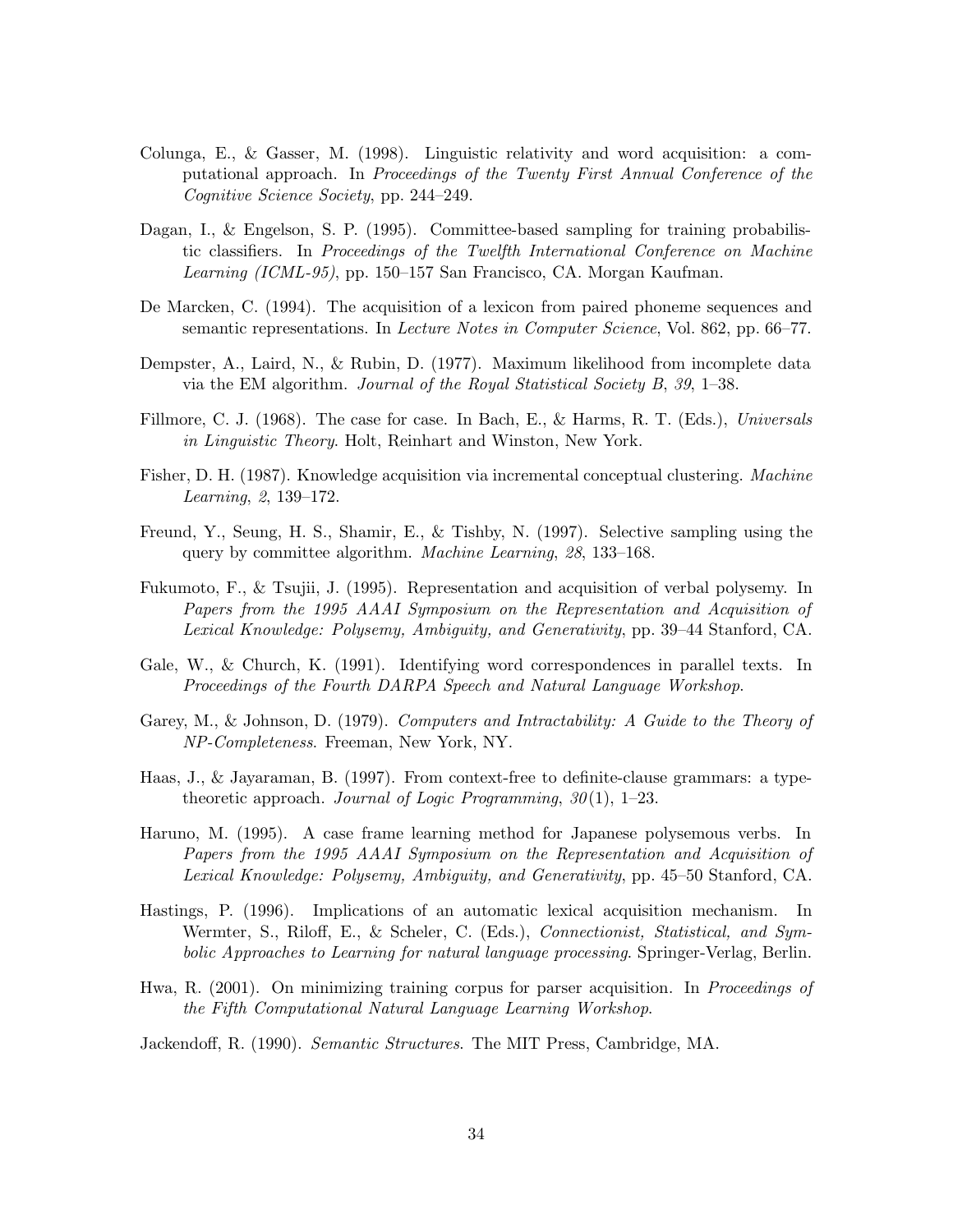- Johnston, M., Boguraev, B., & Pustejovsky, J. (1995). The acquisition and interpretation of complex nominals. In *Papers from the 1995 AAAI Symposium on the Representation and Acquisition of Lexical Knowledge: Polysemy, Ambiguity, and Generativity*, pp. 69–74 Stanford, CA.
- Knight, K. (1996). Learning word meanings by instruction. In *Proceedings of the Thirteenth National Conference on Artificial Intelligence (AAAI-96)*, pp. 447–454 Portland, Or.
- Kohavi, R., & John, G. (1995). Automatic parameter selection by minimizing estimated error. In *Proceedings of the Twelfth International Conference on Machine Learning (ICML-95)*, pp. 304–312 Tahoe City, CA.
- Kumano, A., & Hirakawa, H. (1994). Building an MT dictionary from parallel texts based on linguistic and statistical information. In *Proceedings of the Fifteenth International Conference on Computational Linguistics*, pp. 76–81.
- Lavrač, N., & Džeroski, S. (1994). *Inductive Logic Programming: Techniques and Applications*. Ellis Horwood.
- Lewis, D. D., & Catlett, J. (1994). Heterogeneous uncertainty sampling for supervised learning. In *Proceedings of the Eleventh International Conference on Machine Learning (ICML-94)*, pp. 148–156 San Francisco, CA. Morgan Kaufman.
- Li, H. (1998). *A probabilistic approach to lexical semantic knowledge acquisition and structural disambiguation*. Ph.D. thesis, University of Tokyo.
- Liere, R., & Tadepalli, P. (1997). Active learning with committees for text categorization. In *Proceedings of the Fourteenth National Conference on Artificial Intelligence (AAAI-97)*, pp. 591–596 Providence, RI.
- Manning, C. D. (1993). Automatic acquisition of a large subcategorization dictionary from corpora. In *Proceedings of the 31st Annual Meeting of the Association for Computational Linguistics (ACL-93)*, pp. 235–242 Columbus, OH.
- McCallum, A. K., & Nigam, K. (1998). Employing EM and pool-based active learning for text classification. In *Proceedings of the Fifteenth International Conference on Machine Learning (ICML-98)*, pp. 350–358 Madison, WI. Morgan Kaufman.
- Melamed, I. D. (2000). Models of translational equivalence among words. *Computational Linguistics*, *26*(2), 221–249.
- Melamed, I. (1995). Automatic evaluation and uniform filter cascades for inducing  $n$ -best translation lexicons. In *Proceedings of the Third Workshop on Very Large Corpora*.
- Muggleton, S., & Feng, C. (1990). Efficient induction of logic programs. In *Proceedings of the First Conference on Algorithmic Learning Theory* Tokyo, Japan. Ohmsha.
- Muggleton, S. H. (Ed.). (1992). *Inductive Logic Programming*. Academic Press, New York, NY.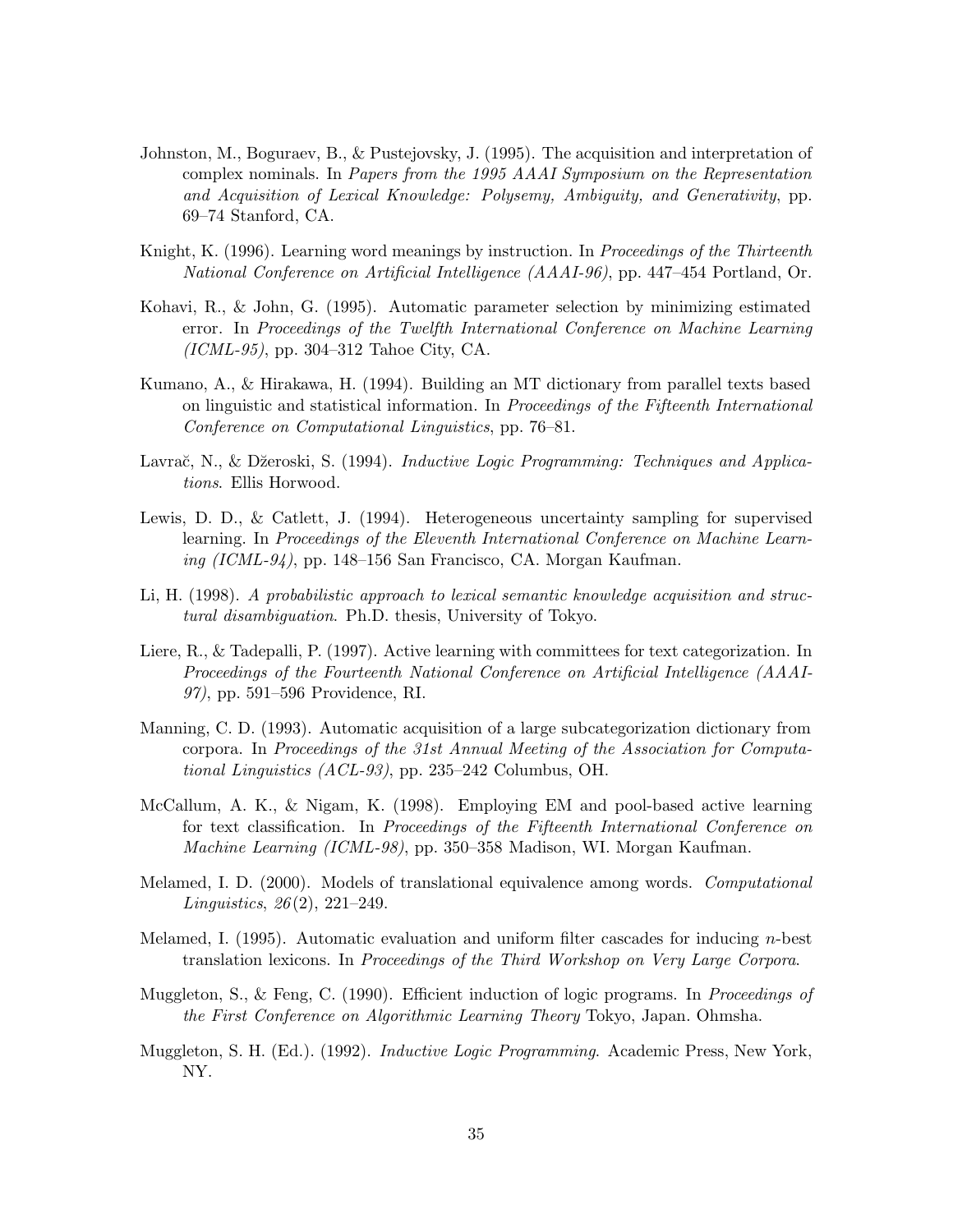- Oates, T., Eyler-Walker, Z., & Cohen, P. (1999). Using syntax to learn semantics: an experiment in language acquisition with a mobile robot. Tech. rep. 99-35, University of Massachusetts Computer Science Department.
- Pedersen, T., & Chen, W. (1995). Lexical acquisition via constraint solving. In *Papers from the 1995 AAAI Symposium on the Representation and Acquisition of Lexical Knowledge: Polysemy, Ambiguity, and Generativity*, pp. 118–122 Stanford, CA.
- Plotkin, G. D. (1970). A note on inductive generalization. In Meltzer, B., & Michie, D. (Eds.), *Machine Intelligence (Vol. 5)*. Elsevier North-Holland, New York.
- Resnik, P. (1993). *Selection and information: a class-based approach to lexical relationships*. Ph.D. thesis, University of Pennsylvania, CIS Department.
- Ribas, F. (1994). An experiment on learning appropriate selectional restrictions from a parsed corpus. In *Proceedings of the Fifteenth International Conference on Computational Linguistics*, pp. 769–774.
- Riloff, E., & Jones, R. (1999). Learning dictionaries for information extraction by multilevel bootstrapping. In *Proceedings of the Sixteenth National Conference on Artificial Intelligence (AAAI-99)*, pp. 1044–1049 Orlando, FL.
- Roark, B., & Charniak, E. (1998). Noun-phrase co-occurrence statistics for semi-automatic semantic lexicon construction. In *Proceedings of the 36th Annual Meeting of the Association for Computational Linguistics and COLING-98 (ACL/COLING-98)*, pp. 1110–1116.
- Rooth, M., Riezler, S., Prescher, D., Carroll, G., & Beil, F. (1999). Inducing a semantically annotated lexicon via EM-based clustering. In *Proceedings of the 37th Annual Meeting of the Association for Computational Linguistics*, pp. 104–111.
- Russell, D. (1993). *Language Acquisition in a Unification-Based Grammar Processing System Using a Real World Knowledge Base*. Ph.D. thesis, University of Illinois, Urbana, IL.
- Schank, R. C. (1975). *Conceptual Information Processing*. North-Holland, Oxford.
- Schneider, R. (1998). A lexically-intensive algorithm for domain-specific knowledge acquisition. In *Proceedings of the Joint Conference on New Methods in Language Processing and Computational Natural Language Learning*, pp. 19–28.
- Schohn, G., & Cohn, D. (2000). Less is more: Active learning with support vector machines. In *Proceedings of the Seventeenth International Conference on Machine Learning (ICML-2000)*, pp. 839–846 Stanford, CA.
- Seung, H. S., Opper, M., & Sompolinsky, H. (1992). Query by committee. In *Proceedings of the ACM Workshop on Computational Learning Theory* Pittsburgh, PA.
- Siklossy, L. (1972). Natural language learning by computer. In Simon, H. A., & Siklossy, L. (Eds.), *Representation and meaning: Experiments with Information Processsing Systems*. Prentice Hall, Englewood Cliffs, NJ.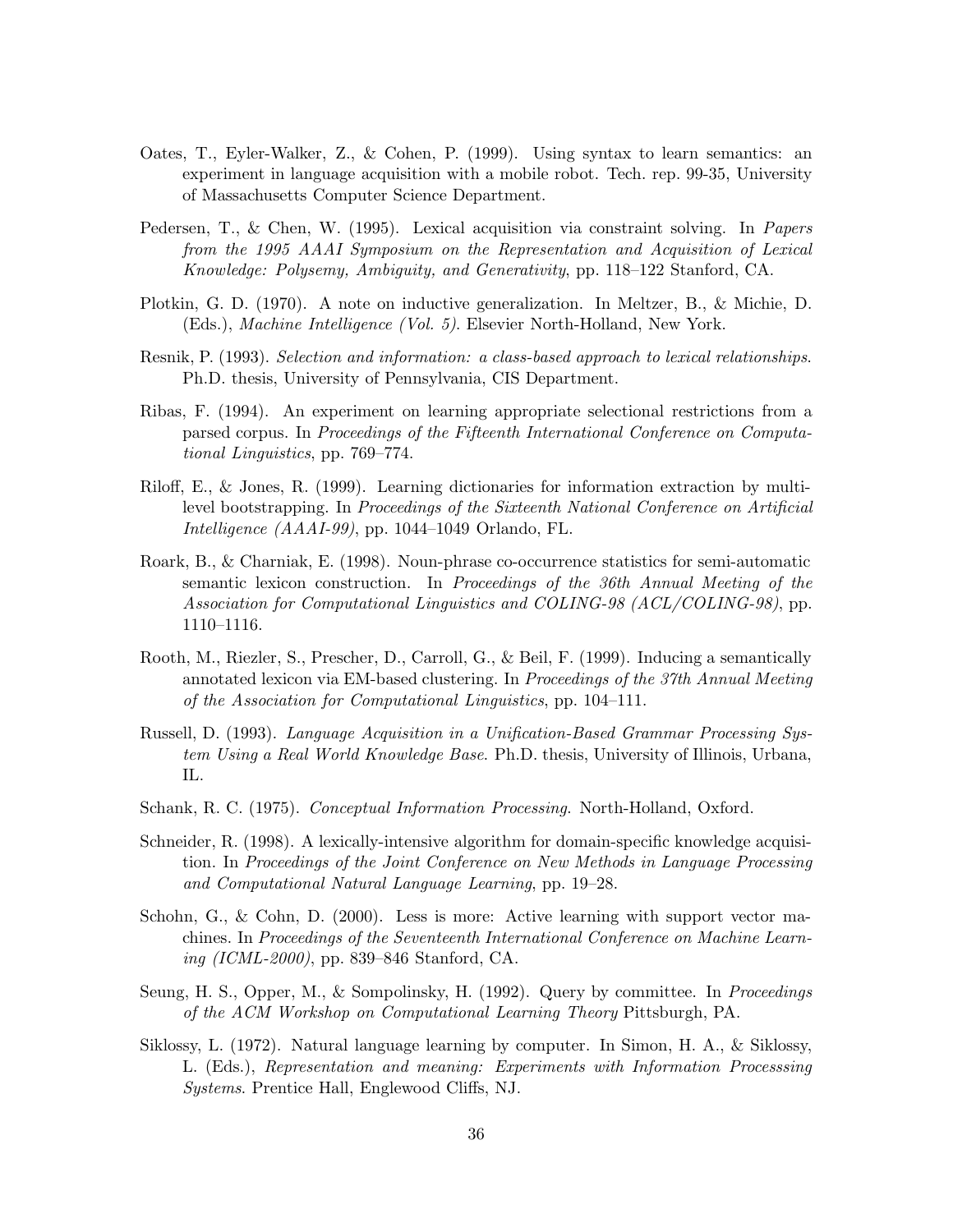- Siskind, J. M. (1992). *Naive Physics, Event Perception, Lexical Semantics and Language Acquisition*. Ph.D. thesis, Department of Electrical Engineering and Computer Science, Massachusetts Institute of Technology, Cambridge, MA.
- Siskind, J. M. (1996). A computational study of cross-situational techniques for learning word-to-meaning mappings. *Cognition*, *61*(1), 39–91.
- Smadja, F., McKeown, K. R., & Hatzivassiloglou, V. (1996). Translating collocations for bilingual lexicons: A statistical approach. *Computational Linguistics*, *22*(1), 1–38.
- Soderland, S. (1999). Learning information extraction rules for semi-structured and free text. *Machine Learning*, *34*, 233–272.
- Thompson, C. A., Califf, M. E., & Mooney, R. J. (1999). Active learning for natural language parsing and information extraction. In *Proceedings of the Sixteenth International Conference on Machine Learning (ICML-99)*, pp. 406–414 Bled, Slovenia.
- Thompson, C. A. (1995). Acquisition of a lexicon from semantic representations of sentences. In *Proceedings of the 33rd Annual Meeting of the Association for Computational Linguistics (ACL-95)*, pp. 335–337 Cambridge, MA.
- Tishby, N., & Gorin, A. (1994). Algebraic learning of statistical associations for language acquisition. *Computer Speech and Language*, *8*, 51–78.
- Tomita, M. (1986). *Efficient Parsing for Natural Language*. Kluwer Academic Publishers, Boston.
- Tong, S., & Koller, D. (2000). Support vector machine active learning with applications to text classification. In *Proceedings of the Seventeenth International Conference on Machine Learning (ICML-2000)*, pp. 999–1006 Stanford, CA.
- Webster, M., & Marcus, M. (1995). Automatic acquisition of the lexical semantics of verbs from sentence frames. In *Proceedings of the 27th Annual Meeting of the Association for Computational Linguistics (ACL-89)*, pp. 177–184.
- Wu, D., & Xia, X. (1995). Large-scale automatic extraction of an English-Chinese translation lexicon. *Machine Translation*, *9*(3-4), 285–313.
- Yamazaki, T., Pazzani, M., & Merz, C. (1995). Learning hierarchies from ambiguous natural language data. In *Proceedings of the Twelfth International Conference on Machine Learning (ICML-95)*, pp. 575–583 San Francisco, CA. Morgan Kaufmann.
- Zelle, J. M. (1995). *Using Inductive Logic Programming to Automate the Construction of Natural Language Parsers*. Ph.D. thesis, Department of Computer Sciences, University of Texas, Austin, TX. Also appears as Artificial Intelligence Laboratory Technical Report AI 96-249.
- Zelle, J. M., & Mooney, R. J. (1996). Learning to parse database queries using inductive logic programming. In *Proceedings of the Thirteenth National Conference on Artificial Intelligence (AAAI-96)*, pp. 1050–1055 Portland, OR.